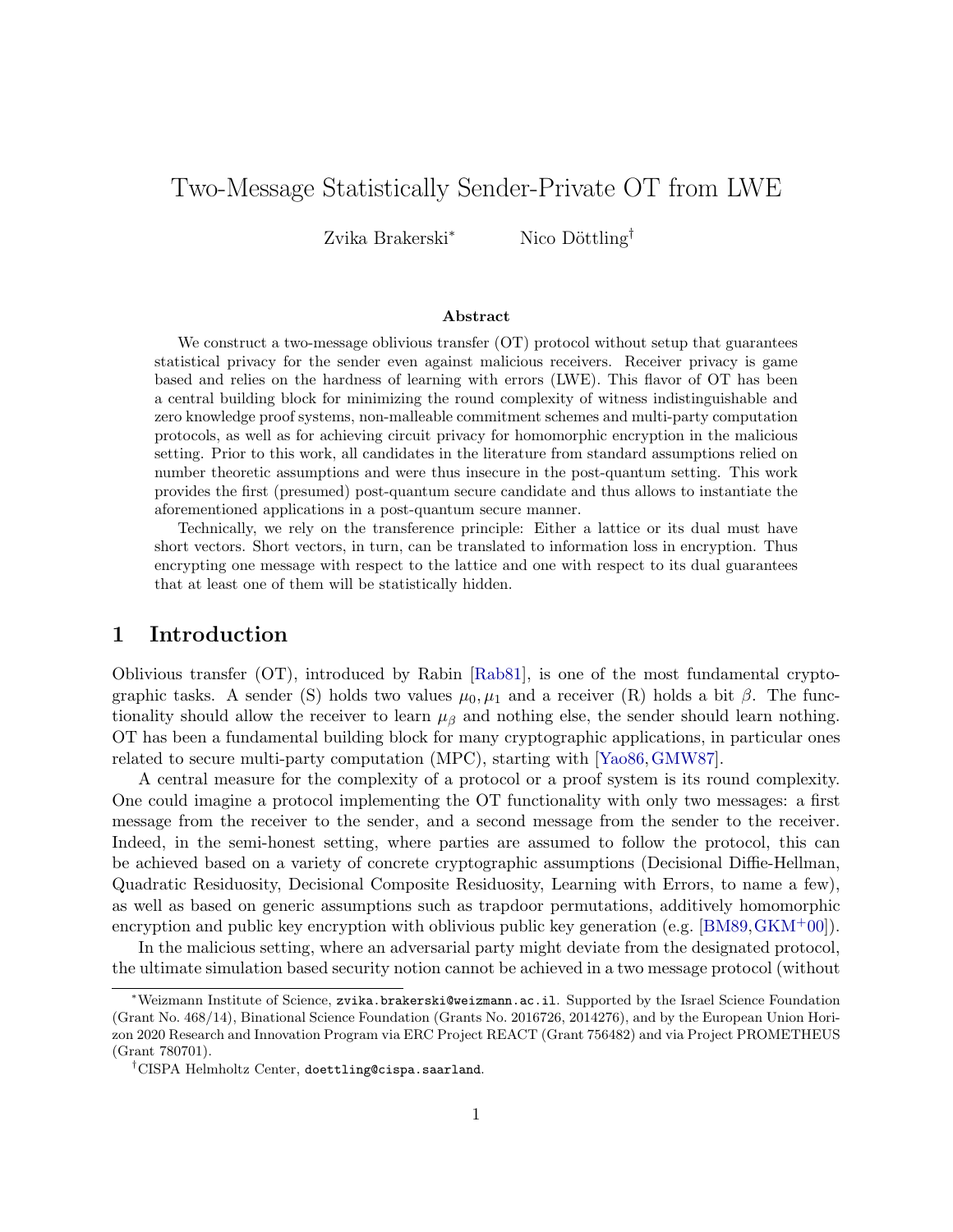assuming setup such as a common random string or a random oracle) [\[GO94\]](#page-15-2). The standard security notion in this setting, which originated from the works of Naor and Pinkas [\[NP01\]](#page-16-1) and Aiello, Ishai and Reingold [\[AIR01\]](#page-14-1), and was further studied in [\[Kal05,](#page-15-3) [HK12,](#page-15-4) [BGI](#page-14-2)<sup>+</sup>17], provides a meaningful relaxation of the standard (simulation-based) security notion. This definiton requires that the receiver's only message is computationally indistinguishable between the cases of  $\beta = 0$  and  $\beta = 1$ <sup>[1](#page-1-0)</sup>, and that regardless of the receiver's first message, the sender's message statistically hides at least one of  $\mu_0, \mu_1$ . Alternative equivalent formulations are simulation using a computationally unbounded (or exponential time) simulator, or the existence of a computationally unbounded (or exponential time) extractor, that can extract a  $\beta$  value from any receiver message.

With the aforementioned connection to secure MPC, it is not surprising that this notion of malicious statistical sender-private OT (SSP-OT) found numerous applications. In particular in recent years as the round complexity of MPC and related objects is taken to the necessary minimum. Badrinarayanan et al. [\[BGI](#page-14-2)+17], Jain et al. [\[JKKR17\]](#page-15-5) and Kalai et al. [\[KKS18\]](#page-16-2) used it to construct two-message witness indistinguishable proof systems, and even restricted forms of zero-knowledge proof systems.

Badrinarayanan et al.  $[BGJ^+17a]$  $[BGJ^+17a]$  used similar techniques to present malicious MPC with minimal round complexity (4-rounds). In particular, their building blocks are SSP-OT and a 3-round semi-malicious MPC protocol (a comparable result was achieved by Halevi et al. [\[HHPV17\]](#page-15-6) using different techniques, in particular requiring NIZK/ZAP). Khurana and Sahai [\[KS17\]](#page-16-3) used SSP-OT to construct two-message non-malleable commitment schemes (with respect to the commitment), and Khurana [\[Khu17\]](#page-15-7) used it (together with ZAPs) to achieve 3-round non-malleable commitments from polynomial assumptions. Badrinarayanan et al.  $[BGJ^+17b]$  $[BGJ^+17b]$  relied on SSP-OT to construct 3-round concurrent MPC.

Ostrovsky, Paskin-Cherniavsky and Paskin-Cherniavsky [\[OPP14\]](#page-16-4) used SSP-OT to show that any fully homomorphic encryption scheme (FHE) can be converted to one that is statistically circuit private even against maliciously generated public keys and ciphertexts.

Our Results and Applications. Prior to this work it was only known how to construct SSP-OT from number theoretic assumptions such as DDH [\[NP01,](#page-16-1) [AIR01\]](#page-14-1), QR and DCR [\[HK12\]](#page-15-4). If setup is allowed, specifically a common random string, then an LWE-based construction by Peikert, Vaikuntanathan and Waters [\[PVW08\]](#page-16-5) achieves strong simulation security (even in the UC model). However, the aforementioned applications require a construction without setup and could therefore not be instantiated in a post-quantum secure manner. In this work, we construct SSP-OT from the learning with errors (LWE) assumption [\[Reg05\]](#page-17-1), with polynomial noise-ratio, which translates to the hardness of polynomially approximating short-vector problems (such as SIVP or GapSVP) to within a polynomial factor. Currently, no polynomial time quantum algorithm is known for these problems, and thus they serve as a major candidate for constructing post-quantum secure cryptography.

Relying on our construction, it is possible for the first time, to instantiate the works of  $[{\rm BGI^+17}]$ , [JKKR17,](#page-15-5) [KKS18,](#page-16-2) [KS17,](#page-16-3) [BGJ](#page-14-4)+17b] from LWE, i.e. in a post-quantum secure manner, and obtain proof systems with witness-indistinguishable or (limited) zero-knowledge properties, as well as nonmalleable commitment schemes and concurrent MPC protocols. It is also possible to construct a round-optimal malicious MPC from LWE by applying the result of  $[BGJ^+17a]$  $[BGJ^+17a]$  using our SSP-OT

<span id="page-1-0"></span><sup>&</sup>lt;sup>1</sup>Notice that it is impossible to achieve statistical indistinguishability in this setting, at least against non-uniform malicious receivers.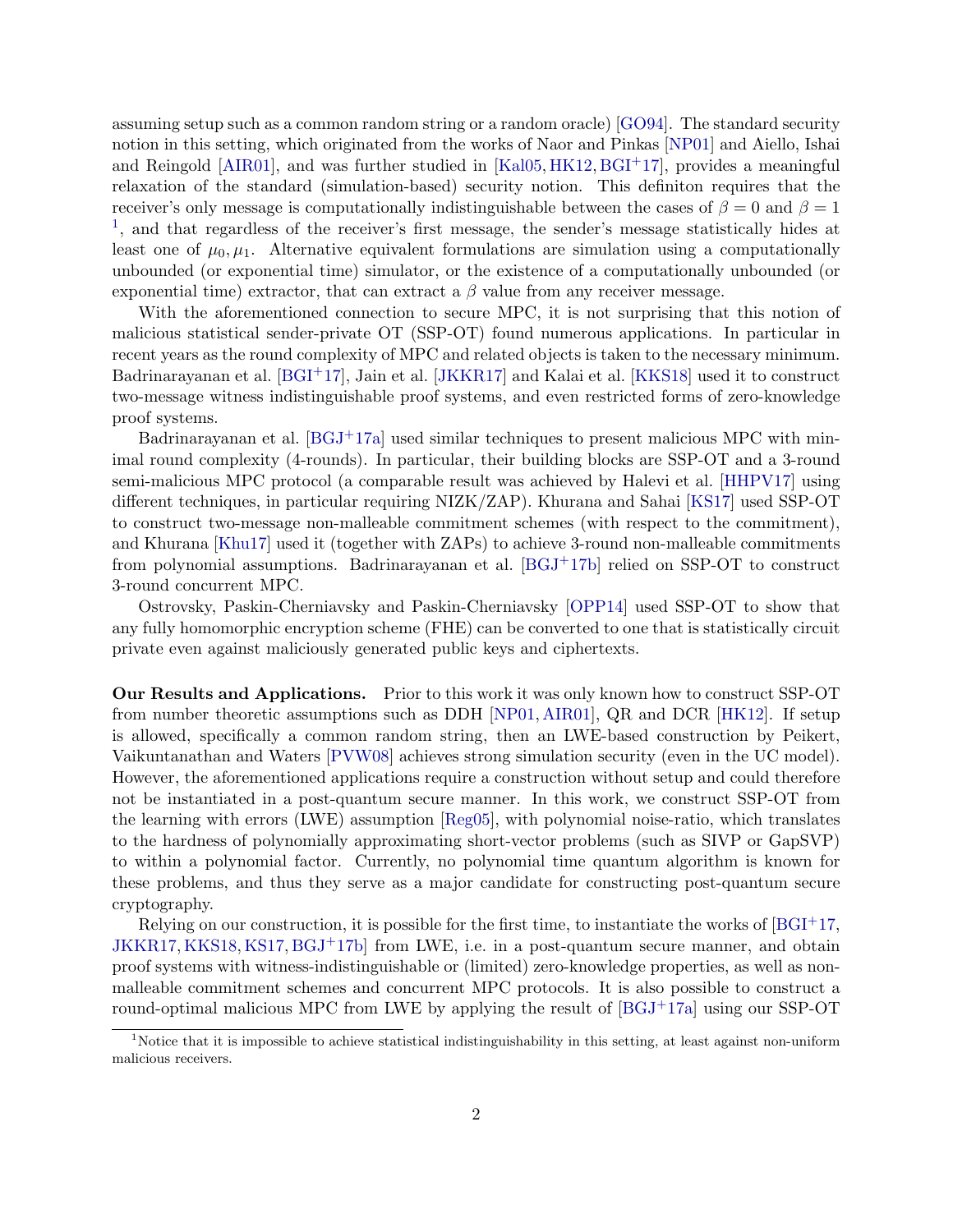and the LWE-based 3-round semi-malicious MPC of Brakerski, Halevi and Polychroniadou [\[BHP17\]](#page-14-5). Lastly, our result allows to achieve malicious circuit private FHE from LWE by instantiating the [\[OPP14\]](#page-16-4) result with our LWE-based SSP-OT and relying on the numerous existing LWE-based FHE schemes. We stress that none of these applications had prior post-quantum secure candidates.

### 1.1 Technical Overview

Our construction relies on some fundamental properties of lattices. For our purposes we will only consider the so called q-ary lattices that can be described as follows. Given a matrix  $\mathbf{A} \in \mathbb{Z}_q^{n \times m}$ for some modulus q and  $m \geq n$ , we can define  $\Lambda_q(\mathbf{A}) = \{ \mathbf{y} \in \mathbb{Z}^m : \mathbf{y} = \mathbf{s} \mathbf{A} \pmod{q} \}$  which is the lattice defined by the row-span of **A**, and  $\Lambda_q^{\perp}(\mathbf{A}) = {\mathbf{x} \in \mathbb{Z}^m : \mathbf{A}\mathbf{x} = \mathbf{0} \pmod{q}}$  which is the lattice defined by the kernel of  $A$ . Note that both lattices have rank m over the integers, i.e. they contain a set of m linearly independent vectors over the integers (but not modulo q), since they contain  $q \cdot \mathbb{Z}^m$ . There is a duality relation between these two lattices, both induced by the matrix A, and this relation will be instrumental for our methods.

An important fact about lattices is that a good basis implies decoding. Specifically, if  $\Lambda_q^{\perp}(A)$ contains m linearly independent vectors (over the integers) of length at most  $\ell$ , then it is possible to decode vectors of the form  $sA + e \pmod{q}$ , if  $||e||$  is sufficiently smaller than  $q/\ell$ . Namely, to recover s, e. Such a short basis is sometimes called a trapdoor for  $\mathbf{A}$ .<sup>[2](#page-2-0)</sup>

Consider sampling **s** uniformly in  $\mathbb{Z}_q^n$  and **e** from a Gaussian s.t.  $\|\mathbf{e}\|$  is slightly below the decoding capability  $q/\ell$ . Then if  $\Lambda_q^{\perp}({\bf A})$  indeed has an  $\ell$ -basis then s, e can be recovered from  $sA + e \pmod{q}$ . However, a critical observation for us is that this encoding becomes lossy if the lattice  $\Lambda_q(\mathbf{A})$  contains a vector of norm  $\ll q/\ell$ . That is, in this case it is information theoretically impossible to recover the original s. This is because the component of sA that is in the direction of the short vector is masked by the noise e (which is Gaussian and thus has a component in every direction). This property was also used by Goldreich and Goldwasser [\[GG98\]](#page-15-8) to show that some lattice problems are in coAM.

To utilize this structure for our purposes, we specify the OT receiver message to be a matrix A. Then the OT sender generates  $sA + e \pmod{q}$  and encodes one of its inputs, say  $\mu_1$  using entropy from the vector  $s$  (e.g. using a randomness extractor). We get that this value is recoverable if  $\bf{A}$ has  $\ell$ -basis and information-theoretically hidden if  $\Lambda_q(\mathbf{A})$  has a short vector. If the receiver's choice bit is 1, all it needs to do is generate **A** that has an  $\ell$ -trapdoor, for which there are many well known methods to generate such  $\mathbf{A}$ 's that are statistically indistinguishable from uniform (starting from [\[Ajt99\]](#page-14-6) with numerous followups). In order to complete the OT functionality we need to find a way to encode  $\mu_0$  in a way that is lossy if  $\Lambda_q(\mathbf{A})$  has no short vector. This will guarantee that regardless of the (possibly malicious) choice of matrix  $\mathbf{A}$ , either  $\mu_0$  or  $\mu_1$  are information theoretically hidden.

Let us examine the case where all vectors in  $\Lambda_q(A)$  are of length  $\gg t$  for some parameter t. Then the duality relations expressed in Banaszczyk's transference theorems [\[Ban93\]](#page-14-7) guarantees that  $\Lambda_q^{\perp}({\bf A})$  has a basis of length  $\ll q/t$ . In such case we can use the *smoothing* principle to conclude that if x is a discrete Gaussian with parameter  $q/t$  then  $\mathbf{A}x$  (mod q) is statistically close to uniform. We can thus instruct the sender to compute  $\mathbf{A}\mathbf{x} + \mathbf{d} \pmod{q}$  for some vector  $\mathbf{d}$ , and encode  $\mu_1$ using entropy extracted from d. This guarantees lossiness if  $\Lambda_q(A)$  has no short vectors as required.

<span id="page-2-0"></span><sup>&</sup>lt;sup>2</sup>While the form  $sA + e \pmod{q}$  bears resemblance to an instance of the LWE problem (to be discussed below), the matrix A in our setting might be chosen by a malicious party and therefore cannot be assumed to be close to uniform.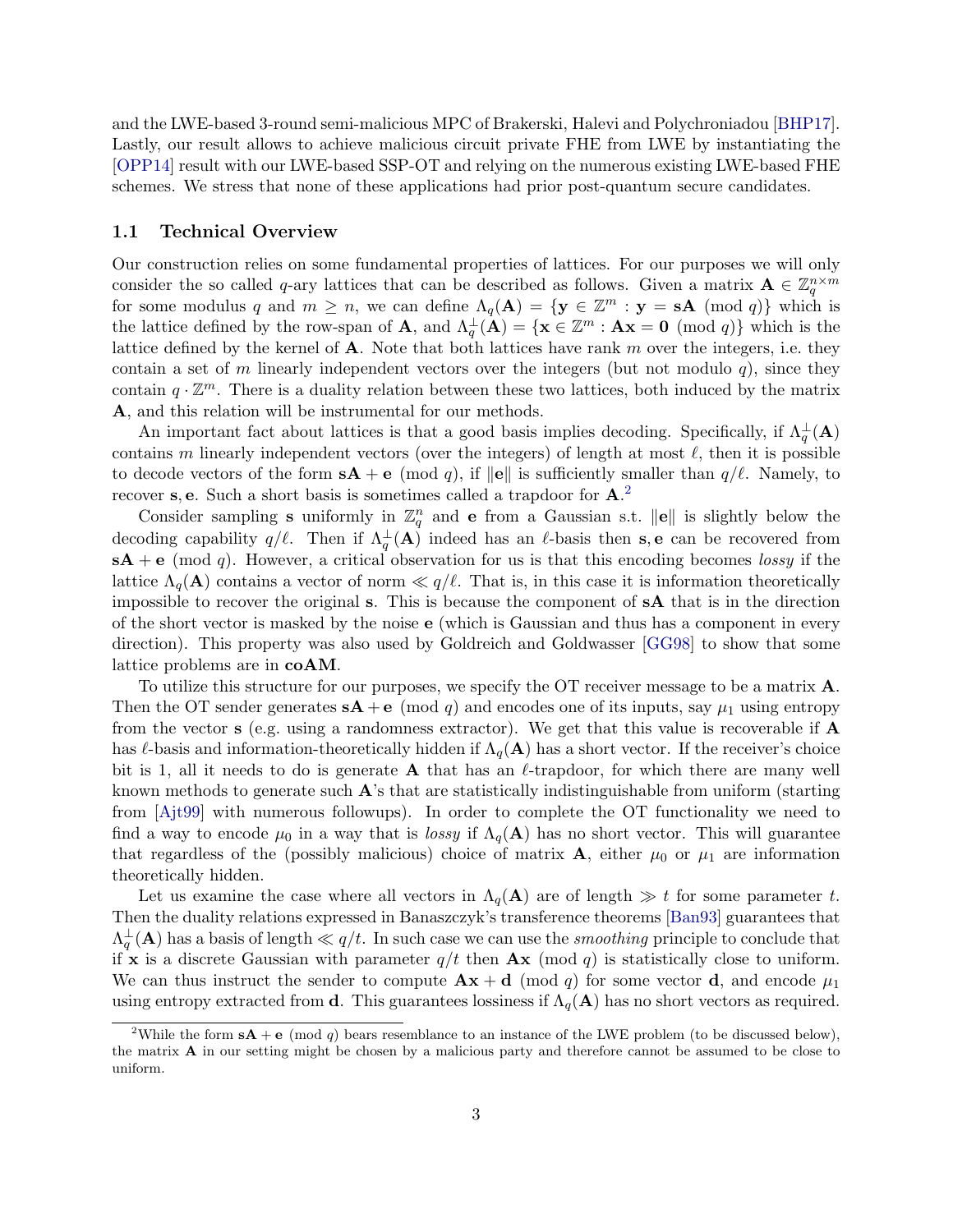Furthermore, it is possible to generate a pseudorandom  $A$  (under the LWE assumption) and specify d such that d is recoverable (this A corresponds to the public key in Regev's original encryption scheme [\[Reg05\]](#page-17-1)).

All that is left is to set the relation between  $\ell, t, q$  so as to make sure that if one mode of the OT is decodable then the other is lossy. One may be suspicious whether there is a valid setting of parameters, but in fact there is quite some slackness in the choice of parameters. We can start by setting  $\ell, t$  to be some fixed polynomial in n that is sufficient to guarantee correct recovery in the respective cases. This can be done regardless of the value of  $q$ . We will set the parameter  $q$  to ensure that if  $\mu_1$  is recoverable then  $\mu_0$  is not, which is sufficient to guarantee statistical sender privacy against malicious receiver. Specifically, if  $\mu_1$  is recoverable then  $\Lambda_q(\mathbf{A})$  does not have vectors of length  $q/(k\ell)$ , where k is some polynomial in n (that does not depend on q), and thus  $\Lambda_q^{\perp}(\mathbf{A})$  has a k' basis. We therefore require that  $q/t \gg k\ell$ , or equivalently  $q \gg k\ell t$ , which guarantees that  $\mu_0$ is not recoverable in this case. Since  $k, \ell, t$  are fixed polynomials in n, it is sufficient to choose q to be a sufficiently larger polynomial than the product  $k\ell t$  to guarantee security. Receiver privacy is guaranteed since A is either statistically indistinguishable from uniform if the choice bit  $\beta$  is 1, or computationally indistinguishable from uniform if  $\beta = 0$ .

Disadvantages of the Basic Solution, and Our Actual Improved Scheme. The proposal above can indeed be used to implement an SSP-OT. However, when actual parameters are assigned, it becomes apparent that the argument about the lossiness of s given  $sA + e \pmod{q}$  when  $\Lambda_q(A)$ has some short vector does not produce sufficient randomness to allow extraction. This can be resolved by repetition (many s values with the same  $A$ ). However, the lossiness argument for d guarantees much more and in fact allows to extract random bits from d deterministically. The consequence is an unnecessarily inefficient scheme. In particular, the information rate is inverse polynomial in the security parameter of the scheme.

The scheme we actually introduce and analyze is therefore a balanced version of the above outline, where we "pay" in weakening the lossiness in d in exchange for strengthening the lossiness for s, which leads to a scheme with information rate  $\Omega(1)$  (achieving constant information rate while preserving statistical security remains an intriguing question). Towards this end, we introduce refinements of known lattice tools that may be of independent interest.

The idea is to improve the lossiness in s by considering the case where  $\Lambda_q(A)$  has multiple short vectors, instead of just one. Intuitively, this will introduce entropy into additional components of s, thus increasing the lossiness. We formalize this by considering the Gaussian measure of  $\Lambda_q(A)$ . A high Gaussian measure translates (at least intuitively) to the existence of a multitude of short vectors, formally it characterizes the potency of e to hide information about s. The formal argument goes through the optimal Voronoi cell decoder, see Section [3](#page-7-0) for formal statement and additional details.

Of course the lossiness in s needs to be complemented by lossiness in d if the Gaussian measure of  $\Lambda_q(A)$  is small, which translates to having few independent short vectors in  $\Lambda_q(A)$ . We show that in this case we can derive partial smoothing where for a Gaussian  $x$ , the value  $Ax \pmod{q}$ is no longer uniform, but rather is uniform over some subspace modulo  $q$ . If the dimension of this subspace is large enough, we can get lossiness for the vector d and complete the security proof. Partial smoothing and implications are discussed in Section [4.](#page-8-0)

To apply these principles we need to slightly modify the definition of the vector d and the matrix **A** in the case of  $\beta = 0$ . Now **A** will no longer correspond to the public key of the Regev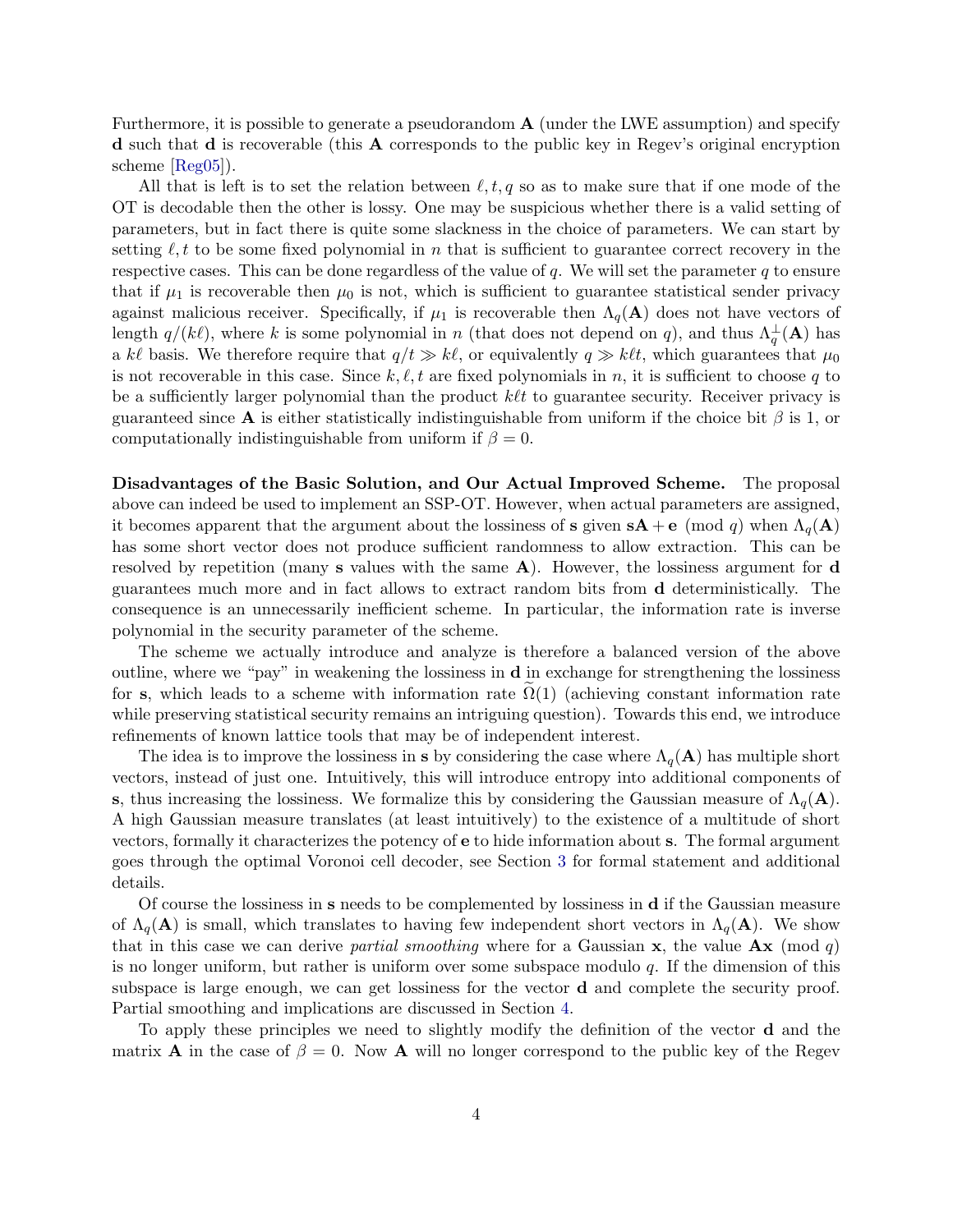scheme but rather, interestingly, to the public key of the batched scheme introduced in [\[PVW08\]](#page-16-5) (which is also concerned with constructing OT, but allowing setup). The complete construction and analysis can be found in Section [5.](#page-9-0)

# 2 Preliminaries

### 2.1 Statistical Sender-Private Two-Message Oblivious Transfer

We now define the object of main interest in this work, namely SSP-OT. We only define the twomessage perfect-correctness variant since this is what we achieve in this work. A two-message oblivious transfer protocol consists of a tuple ppt algorithms (OTR, OTS, OTD) with the following syntax.

- OTR( $1^{\lambda}, \beta$ ) takes the security parameter  $\lambda$  and a selection bit  $\beta$  and outputs a message ot<sub>1</sub> and secret state st.
- OTS( $1^{\lambda}$ ,  $(\mu_0, \mu_1)$ , ot<sub>1</sub>) takes the security parameter  $\lambda$ , two inputs  $(\mu_0, \mu_1) \in \{0, 1\}^{\text{len}}$  (where len is a parameter of the scheme) and a message  $ot_1$ . It outputs a message  $ot_2$ .
- OTD( $1^{\lambda}, \beta, st, ot_2$ ) takes the security parameter, the bit  $\beta$ , secret state st and message ot<sub>2</sub> and outputs  $\mu' \in \{0, 1\}^{\text{len}}$ .

Correctness and security are defined as follows.

Definition 2.1. A tuple (OTR, OTS, OTD) is a SSP-OT scheme if the following hold.

- Correctness. For all  $\lambda, \beta, \mu_0, \mu_1$ , letting  $(\text{ot}_1, \text{st}) = \text{OTR}(1^{\lambda}, \beta)$ ,  $\text{ot}_2 = \text{OTS}(1^{\lambda}, (\mu_0, \mu_1), \text{ot}_1)$ ,  $\mu' = \text{OTD}(1^{\lambda}, \beta, \text{st}, \text{ot}_2)$ , it holds that  $\mu' = \mu_{\beta}$  with probability 1.
- Receiver Privacy. Consider the distribution  $\mathcal{D}_{\beta}(\lambda)$  defined by running  $(\sigma t_1, st) = \text{OTR}(1^{\lambda}, \beta)$ and outputting  $ot_1$ . Then  $\mathcal{D}_0$ ,  $\mathcal{D}_1$  are computationally indistinguishable.
- Statistical Sender Privacy. There exists an extractor OTExt (possibly computationally unbounded) s.t. for any sequence of messages  $ot_1 = ot_1(\lambda)$  and inputs  $(\mu_0, \mu_1) = (\mu_0(\lambda), \mu_1(\lambda)),$ the distribution ensembles  $OTS(1^{\lambda}, (\mu_0, \mu_1), \text{ot}_1)$  and  $OTS(1^{\lambda}, (\mu_{\beta'}, \mu_{\beta'}), \text{ot}_1)$ , where  $\beta' = OTEX(\text{ot}_1)$ , are statistically indistinguishable.

### <span id="page-4-0"></span>2.2 Linear Algebra, Min-Entropy and Extractors

**Random Matrices:** The probability that a uniformly random matrix  $A \stackrel{s}{\leftarrow} \mathbb{Z}_2^{n \times m}$  (with  $m \ge n$ ) has full rank is given by

$$
\Pr_{\mathbf{A}}[\text{rank}(\mathbf{A}) < n] = 1 - \prod_{i=0}^{n-1} (1 - 2^{i-m}) \le \sum_{i=0}^{n-1} 2^{i-m} \le 2^{n-m},
$$

where the first inequality follows from the union-bound.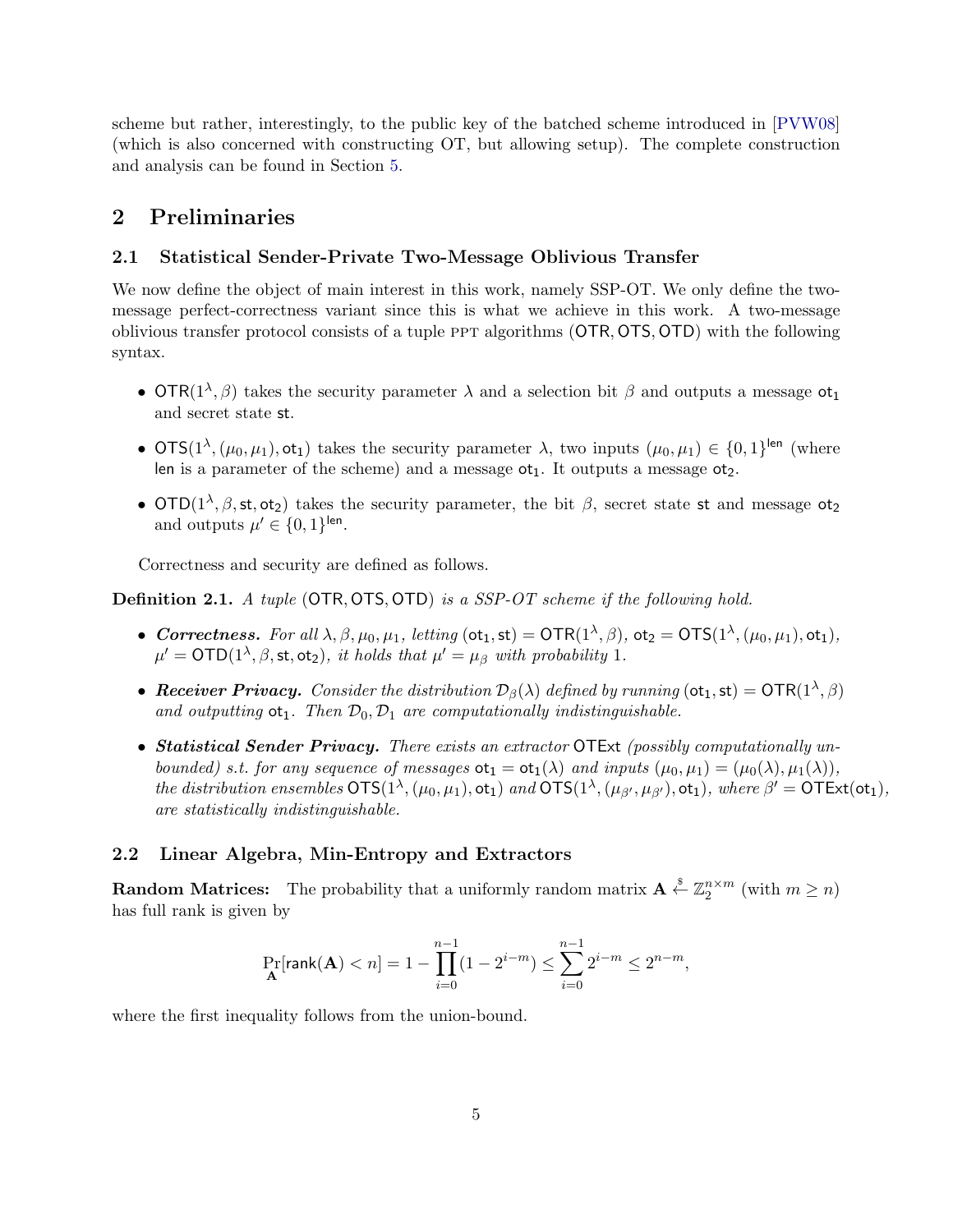**Average Conditional Min-Entropy** Let X be a random-variable supported on a finite set  $\mathcal{X}$ and let  $Z$  be a (possibly correlated) random variable supported on a finite set  $Z$ . The averageconditional min-entropy  $H_{\infty}(X|Z)$  of X given Z is defined as

$$
\tilde{H}_{\infty}(X|Z) = -\log\left(\mathsf{E}_z\left[\max_{x \in \mathcal{X}} \Pr[X = x|Z = z]\right]\right).
$$

We will use the following easy-to-establish fact about uniform distributions on binary vector-spaces: If  $\mathsf{U}, \mathsf{V} \subseteq \mathbb{Z}_2^n$  are sub-vectorspaces of  $\mathbb{Z}_2^n$ , and if  $\mathbf{u} \stackrel{\$}{\leftarrow} \mathsf{U}$  and  $\mathbf{v} \stackrel{\$}{\leftarrow} \mathsf{V}$ , then it holds that

$$
\tilde{H}_{\infty}(\mathbf{u}|\mathbf{u}+\mathbf{v})=\text{dim}(\mathsf{U}\cap\mathsf{V}).
$$

**Extractors** A function  $\textsf{Ext}: \{0,1\}^d \times \mathcal{X} \to \{0,1\}^{\ell}$  is called a seeded strong average-case  $(k,\epsilon)$ extractor, if it holds for all random variables  $X$  with support  $X$  and  $Z$  defined on some finite support that if  $H_{\infty}(X|Z) \geq k$ , then it holds that

$$
(\mathsf{s}, \mathsf{Ext}(\mathsf{s}, X), Z) \approx_{\epsilon} (\mathsf{s}, U, Z),
$$

where  $s \stackrel{\$}{\leftarrow} \{0,1\}^d$  and  $U \stackrel{\$}{\leftarrow} \{0,1\}^{\ell}$ . Such extractors can be constructed from universal hash functions [\[DRS04,](#page-15-9)[DORS08\]](#page-15-10). In fact, any extractor is an average-case extractor for slightly worse parameters by the averaging principle<sup>[3](#page-5-0)</sup>.

### 2.3 Lattices

We recall the standard facts about lattices. A lattice  $\Lambda \subseteq \mathbb{R}^m$  is the set of all integer-linear combinations of a set of linearly independent basis-vectors, i.e. for every lattice  $\Lambda$  there exists a full-rank matrix  $\mathbf{B} \in \mathbb{R}^{k \times m}$  such that  $\Lambda = \Lambda(\mathbf{B}) = {\mathbf{z} \cdot \mathbf{B} \mid \mathbf{z} \in \mathbb{Z}^k}$ . We call k the rank of  $\Lambda$  and **B** a basis of  $\Lambda$ . More generally, for a set  $S \subseteq \Lambda$  we denote by  $\Lambda(S)$  the smallest sub-lattice of  $\Lambda$ which contains S. Moreover, we will write rank(S) to denote rank( $(\Lambda(S))$ .

The dual-lattice  $\Lambda^* = \Lambda^*(\Lambda)$  of a lattice  $\Lambda$  is defined by  $\Lambda^*(\Lambda) = {\mathbf{x} \in \mathbb{R}^n \mid \forall \mathbf{y} \in \Lambda : \langle \mathbf{x}, \mathbf{y} \rangle \in \Lambda}$  $\mathbb{Z}$ . Note that it holds that  $(Λ^*)^* = Λ$ . The determinant of a lattice Λ is defined by det  $Λ =$  $\sqrt{\det(\mathbf{B} \cdot \mathbf{B}^{\top})}$  where **B** is any basis of  $\Lambda$ . It holds that  $\det \Lambda^* = 1/\det \Lambda$ . If  $\Lambda = \Lambda(\mathbf{B})$  and the norm of each row of  $\bf{B}$  is at most  $\ell$ , then an argument using Gram-Schmidt orthogonalization establishes det  $\mathbf{B} \leq \ell^k$ .

For a basis  $\mathbf{B} \in \mathbb{R}^{k \times m}$  of  $\Lambda$ , we define the parallel-epiped of **B** by  $\mathcal{P}(\mathbf{B}) = {\mathbf{x} \cdot \mathbf{B} \mid \mathbf{x} \in \mathbb{R}^{k \times m}}$  $[-1/2, 1/2)^k$ . In abuse of notation we write  $\mathcal{P}(\Lambda)$  to denote  $\mathcal{P}(\mathbf{B})$  for some canonic basis **B** of  $\Lambda$ (such as e.g. a Hermite basis). For lattices  $\Lambda \subseteq \Lambda_0$ , we will use  $\mathcal{P}(\Lambda) \cap \Lambda_0$  as a system of (unique) representatives for the quotient group  $\Lambda_0/\Lambda$ .

We say that a lattice is q-ary if  $(q\mathbb{Z})^m \subseteq \Lambda \subseteq \mathbb{Z}^m$ . In particular, for every q-ary lattice  $\Lambda$  there exists a matrix  $\mathbf{A} \in \mathbb{Z}_q^{k \times m}$  such that  $\Lambda = \Lambda_q(\mathbf{A}) = \{ \mathbf{y} \in \mathbb{Z}^m \mid \exists \mathbf{x} \in \mathbb{Z}_q^k : \mathbf{y} = \mathbf{x} \cdot \mathbf{A} \mathbf{(} \bmod q) \}.$  We also define the lattice  $\Lambda_q^{\perp}(\mathbf{A}) = \{ \mathbf{y} \in \mathbb{Z}_q^m \mid \mathbf{A} \cdot \mathbf{y} = 0 \text{ (mod } q) \}.$  It holds that  $(\Lambda_q(\mathbf{A}))^* = \frac{1}{q}$  $\frac{1}{q}\Lambda_q^{\perp}(\mathbf{A}).$ 

**Gaussians** The Gaussian function  $\rho_{\sigma} : \mathbb{R}^m \to \mathbb{R}$  is defined by

$$
\rho_{\sigma}(\mathbf{x}) = e^{-\pi \cdot \frac{\|\mathbf{x}\|^2}{\sigma^2}}.
$$

<span id="page-5-0"></span><sup>&</sup>lt;sup>3</sup>i.e. a simple application of Markov's inequality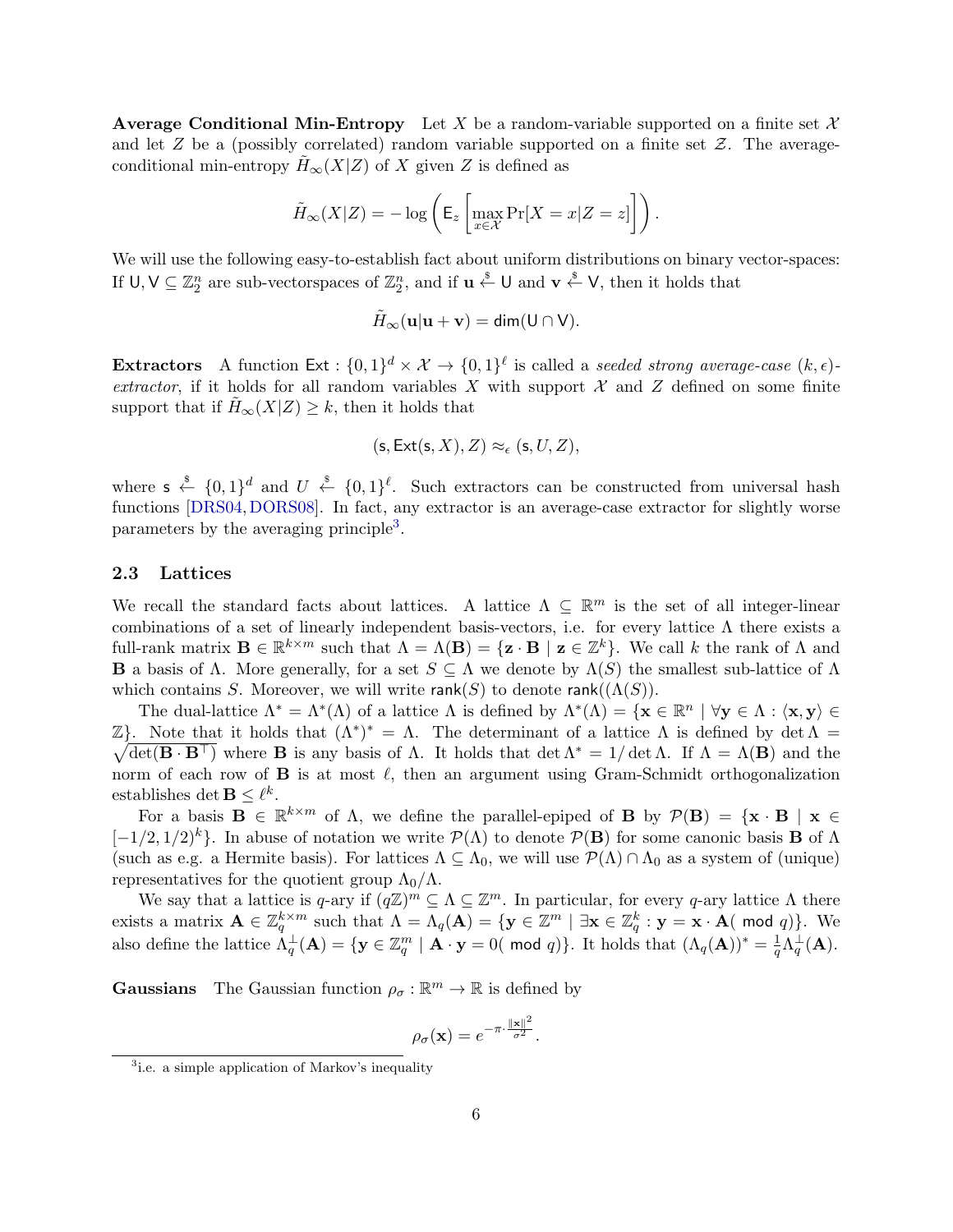For a lattice  $\Lambda \subseteq \mathbb{R}^m$  and a parameter  $\sigma > 0$ , we define the *discrete Gaussian distribution*  $D_{\Lambda,\sigma}$  on  $\Lambda$ as the distribution with probability-mass function  $Pr[\mathbf{x} = \mathbf{x}'] = \rho_{\sigma}(\mathbf{x}')/\rho_{\sigma}(\Lambda)$  for all  $\mathbf{x}' \in \Lambda$ . Let in the following  $\mathcal{B} = \{ \mathbf{x} \in \mathbb{R}^m \mid ||\mathbf{x}|| \leq 1 \}$  be the closed ball of radius 1 in  $\mathbb{R}^m$ . A standard concentration inequality for discrete gaussians on general lattices is provided by Banaszczyk's Theorem.

<span id="page-6-0"></span>**Theorem 2.2** ( [\[Ban93\]](#page-14-7)). For any lattice  $\Lambda \in \mathbb{R}^m$ , parameter  $\sigma > 0$  and  $u \geq 1/\sqrt{2}$  $2\pi$  it holds that

$$
\rho_{\sigma}(\Lambda \backslash u \sigma \sqrt{m} \mathcal{B}) \leq 2^{-c_u \cdot m} \cdot \rho_{\sigma}(\Lambda),
$$

where  $c_u = -\log(\sqrt{2\pi e}u \cdot e^{-\pi u^2}).$ 

Setting  $\Lambda = \mathbb{Z}^m$  and  $u = 1$  in Theorem [2.2](#page-6-0) we obtain the following corollary.

<span id="page-6-1"></span>**Corollary 2.3.** Let  $\sigma > 0$  and  $\mathbf{x} \stackrel{\$}{\leftarrow} D_{\mathbb{Z}^m, \sigma}$ . Then it holds that  $\|\mathbf{x}\| \leq \sigma \cdot \sqrt{m}$ , except with probability  $2^{-m}$ .

Uniform Matrix Distributions with Decoding Trapdoor For our construction we will need an efficiently samplable ensemble of matrices which is statistically close to uniform and is equipped with an efficient bounded-distance-decoder. Such an ensemble was first constructed by Ajtai [\[Ajt99\]](#page-14-6) for q-ary lattices with prime q. We use a more efficient ensemble due to Micciancio and Peikert [\[MP12\]](#page-16-6) which works for arbitrary modulus.

<span id="page-6-2"></span>**Lemma 2.4** ( [\[MP12\]](#page-16-6)). Let  $\kappa(n) = \omega(\sqrt{\log(n)})$  be any function that grows faster than  $\sqrt{\log(n)}$  and  $\tau$  be a sufficiently large constant. There exists a pair of algorithms (SampleWithTrapdoor, Decode) such that if  $(A,td) \leftarrow$  SampleWithTrapdoor $(q,n)$ , then A is of size  $n \times m$  with  $m = m(q,n) =$  $O(n \cdot \log(q))$  and  $\mathbf{A}$  is  $2^{-n}$ close to uniform. For any  $\mathbf{s} \in \mathbb{Z}_q^m$  and  $\boldsymbol{\eta} \in \mathbb{Z}_q^m$  with  $\|\boldsymbol{\eta}\| < \frac{q}{\sqrt{m} \cdot \kappa(n)}$  the algorithm Decode on input td and  $\mathbf{s} \cdot \mathbf{A} + \boldsymbol{\eta}$  will output  $\mathbf{s}$ .

### 2.4 Learning with Errors

The learning with errors (LWE) problem was defined by Regev [\[Reg05\]](#page-17-1). In this work we exclusively use the decisional version. The LWE<sub>n,m,q, $\chi$ </sub> problem, for  $n, m, q \in \mathbb{N}$  and for a distribution  $\chi$ supported over Z is to distinguish between the distributions  $(A, sA + e \pmod{q}$  and  $(A, u)$ , where **A** is uniform in  $\mathbb{Z}_q^{n \times m}$ , **s** is a uniform row vector in  $\mathbb{Z}_q^n$ , **e** is a uniform row vector drawn from  $\chi^m$ , and **u** is a uniform vector in  $\mathbb{Z}_q^m$ . Often we consider the hardness of solving LWE for any  $m = \text{poly}(n \log q)$ . This problem is denoted LWE<sub>n,q, $\chi$ </sub>. The matrix version of this problem asks to distinguish  $(\mathbf{A}, \mathbf{S} \cdot \mathbf{A} + \mathbf{E})$  from  $(\mathbf{A}, \mathbf{U})$ , where  $\mathbf{S} \stackrel{\$}{\leftarrow} \mathbb{Z}_q^{k \times n}$ ,  $\mathbf{E} \stackrel{\$}{\leftarrow} \chi^{k \times m}$  and  $\mathbf{U} \leftarrow \mathbb{Z}_q^{k \times m}$ . The hardness of the matrix version for any  $k = \text{poly}(n)$  can be established from LWE<sub>n,m,q, $\chi$ </sub> via a routine hybrid-argument.

As shown in [\[Reg05,](#page-17-1) [PRS17\]](#page-16-7), the LWE<sub>n,q, $\chi$ </sub> problem with  $\chi$  being the discrete Gaussian distribution with parameter  $\sigma = \alpha q \geq 2\sqrt{n}$  (i.e. the distribution over Z where the probability of x is proportional to  $e^{-\pi(|x|/\sigma)^2}$ , see more details below), is at least as hard as approximating the shortest independent vector problem (SIVP) to within a factor of  $\gamma = O(n/\alpha)$  in worst case dimension n lattices. This is proven using a quantum reduction. Classical reductions (to a slightly different problem) exist as well [\[Pei09,](#page-16-8) [BLP](#page-14-8)+13] but with somewhat worse parameters. The best known (classical or quantum) algorithms for these problems run in time  $2^{O(n/\log \gamma)}$ , and in particular they are conjectured to be intractable for  $\gamma = \text{poly}(n)$ .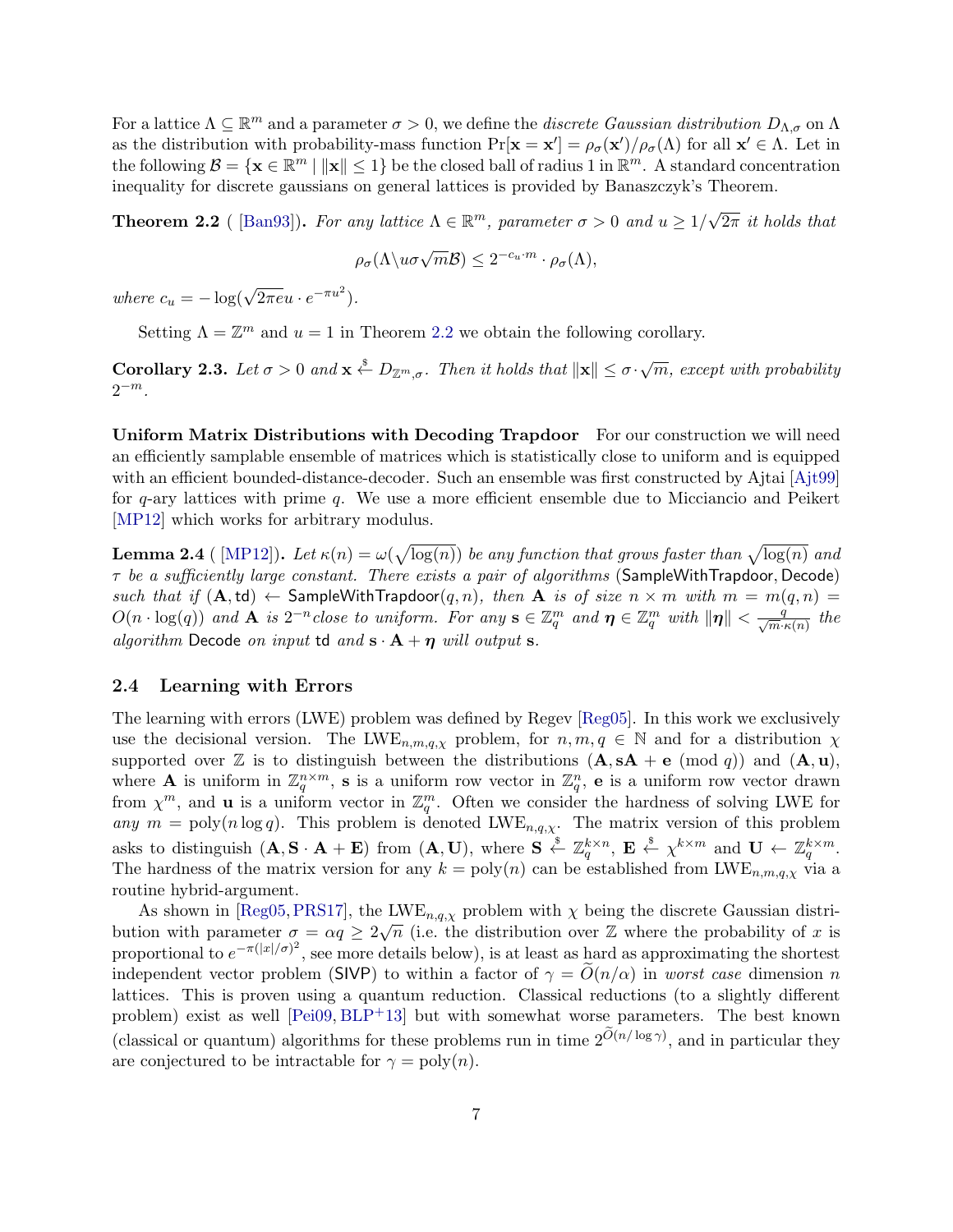### <span id="page-7-0"></span>3 Lossy Modes for  $q$ -Ary Lattices

The following lemmata borrow techniques of the proofs of two lemmata by Chung et al. [\[CDLP13\]](#page-14-9) (Lemma 3.3 and Lemma 3.4), but are not directly implied by these lemmata. In this section and Section [4,](#page-8-0) it will be instructive to think of  $\Lambda_0$  as  $\mathbb{Z}^n$ , which will be the case in our application in Section [5.](#page-9-0)

<span id="page-7-1"></span>**Lemma 3.1.** Let  $\Lambda \subseteq \Lambda_0 \subseteq \mathbb{R}^m$  be full rank lattices and let  $T \subseteq \Lambda_0$  be a system of coset representatives of  $\Lambda_0/\Lambda$ , i.e. we can write every  $\mathbf{x} \in \Lambda_0$  as  $\mathbf{x} = \mathbf{t} + \mathbf{z}$  for unique  $\mathbf{t} \in T$  and  $\mathbf{z} \in \Lambda$ . Then it holds for any parameter  $\sigma > 0$  that

$$
\frac{\rho_{\sigma}(T)}{\rho_{\sigma}(\Lambda_0)} \leq \frac{1}{\rho_{\sigma}(\Lambda)}.
$$

*Proof.* As the  $T + y$  cover  $\Lambda_0$  it holds that

$$
\rho_{\sigma}(\Lambda_0) = \sum_{\mathbf{y} \in \Lambda} \frac{1}{2} (\rho_{\sigma}(T + \mathbf{y}) + \rho_{\sigma}(T - \mathbf{y}))
$$
  
\n
$$
= \sum_{\mathbf{y} \in \Lambda} \sum_{\mathbf{t} \in T} \frac{1}{2} (\rho_{\sigma}(\mathbf{t} + \mathbf{y}) + \rho_{\sigma}(\mathbf{t} - \mathbf{y}))
$$
  
\n
$$
= \sum_{\mathbf{y} \in \Lambda} \sum_{\mathbf{t} \in T} \rho_{\sigma}(\mathbf{y}) \cdot \rho_{\sigma}(\mathbf{t}) \cdot \frac{1}{2} (e^{-2\pi \langle \mathbf{t}, \mathbf{y} \rangle / \sigma^2} + e^{2\pi \langle \mathbf{t}, \mathbf{y} \rangle / \sigma^2})
$$
  
\n
$$
\geq \sum_{\mathbf{y} \in \Lambda} \rho_{\sigma}(\mathbf{y}) \sum_{\mathbf{t} \in T} \rho_{\sigma}(\mathbf{t})
$$
  
\n
$$
= \rho_{\sigma}(\Lambda) \cdot \rho_{\sigma}(T),
$$

where the first equality follows from the fact that  $\sum_{\mathbf{y}\in\Lambda} \rho_{\sigma}(T+\mathbf{y}) = \sum_{\mathbf{y}\in\Lambda} \rho_{\sigma}(T-\mathbf{y}) = \rho_{\sigma}(\Lambda_0)$ . The claim follows immediately.

<span id="page-7-2"></span>**Lemma 3.2.** Fix a matrix  $A \in \mathbb{Z}_q^{n \times m}$  with  $m = O(n \log(q))$  and a parameter  $0 < \sigma < \frac{q}{2\sqrt{m}}$ . Let  $\mathbf{s} \stackrel{\$}{\leftarrow} \mathbb{Z}_q^n$  and  $\mathbf{e} \stackrel{\$}{\leftarrow} D_{\mathbb{Z}^m,\sigma}$ . Then it holds that  $\widetilde{H}_{\infty}(\mathbf{s}|\mathbf{s}\mathbf{A} + \mathbf{e} \bmod q) \ge -\log \left( \frac{1}{\rho_{\sigma}(\Lambda_q(\mathbf{A}))} + 2^{-m} \right)$ .

*Proof.* Given arbitrary **A** and **y**, we would like to find an  $s^*$  that maximizes the probability  $Pr[s =$  $\mathbf{s}^*|\mathbf{y} = \mathbf{s}\mathbf{A} + \mathbf{e}$ . By Bayes' rule, it holds that

$$
\Pr[\mathbf{s} = \mathbf{s}^* | \mathbf{y} = \mathbf{s} \mathbf{A} + \mathbf{e}] = \Pr[\mathbf{y} = \mathbf{s} \mathbf{A} + \mathbf{e} | \mathbf{s} = \mathbf{s}^*] \cdot \frac{\Pr[\mathbf{s} = \mathbf{s}^*]}{\Pr[\mathbf{y} = \mathbf{s} \mathbf{A} + \mathbf{e}]} \\
= \Pr[\mathbf{e} = \mathbf{y} - \mathbf{s}^* \mathbf{A}] \cdot \frac{\Pr[\mathbf{s} = \mathbf{s}^*]}{\sum_{\mathbf{s}'} \Pr[\mathbf{y} = \mathbf{s} \mathbf{A} + \mathbf{e} | \mathbf{s} = \mathbf{s}']} \Pr[\mathbf{s} = \mathbf{s}'] \\
= \Pr[\mathbf{e} = \mathbf{y} - \mathbf{s}^* \mathbf{A}] \cdot \frac{q^{-n}}{\sum_{\mathbf{s}'} \Pr[\mathbf{e} = \mathbf{y} - \mathbf{s}' \mathbf{A}] q^{-n}} \\
= \frac{\Pr[\mathbf{e} = \mathbf{y} - \mathbf{s}^* \mathbf{A}]}{\sum_{\mathbf{s}'} \Pr[\mathbf{e} = \mathbf{y} - \mathbf{s}' \mathbf{A}]}.
$$

As the denominator  $\sum_{s'} Pr[e = y - s' A]$  is independent of  $s^*$ , it suffices to maximize the numerator  $Pr[\mathbf{e} = \mathbf{y} - \mathbf{s}^* \mathbf{A}]$  with respect to  $\mathbf{s}^*$ . As  $Pr[\mathbf{e} = \mathbf{y} - \mathbf{s}^* \mathbf{A}] = \frac{\rho_{\sigma}(y - s^* \mathbf{A})}{\rho_{\sigma}(y - s^*)}$  $\frac{\overline{r(y-s)}\mathbf{A})}{\rho_{\sigma}(\mathbb{Z}^m)}$  is monotonically decreasing in  $||y - s^*A||$ , this probability is maximal for the s<sup>\*</sup> that minimizes  $||y - s^*A||$ .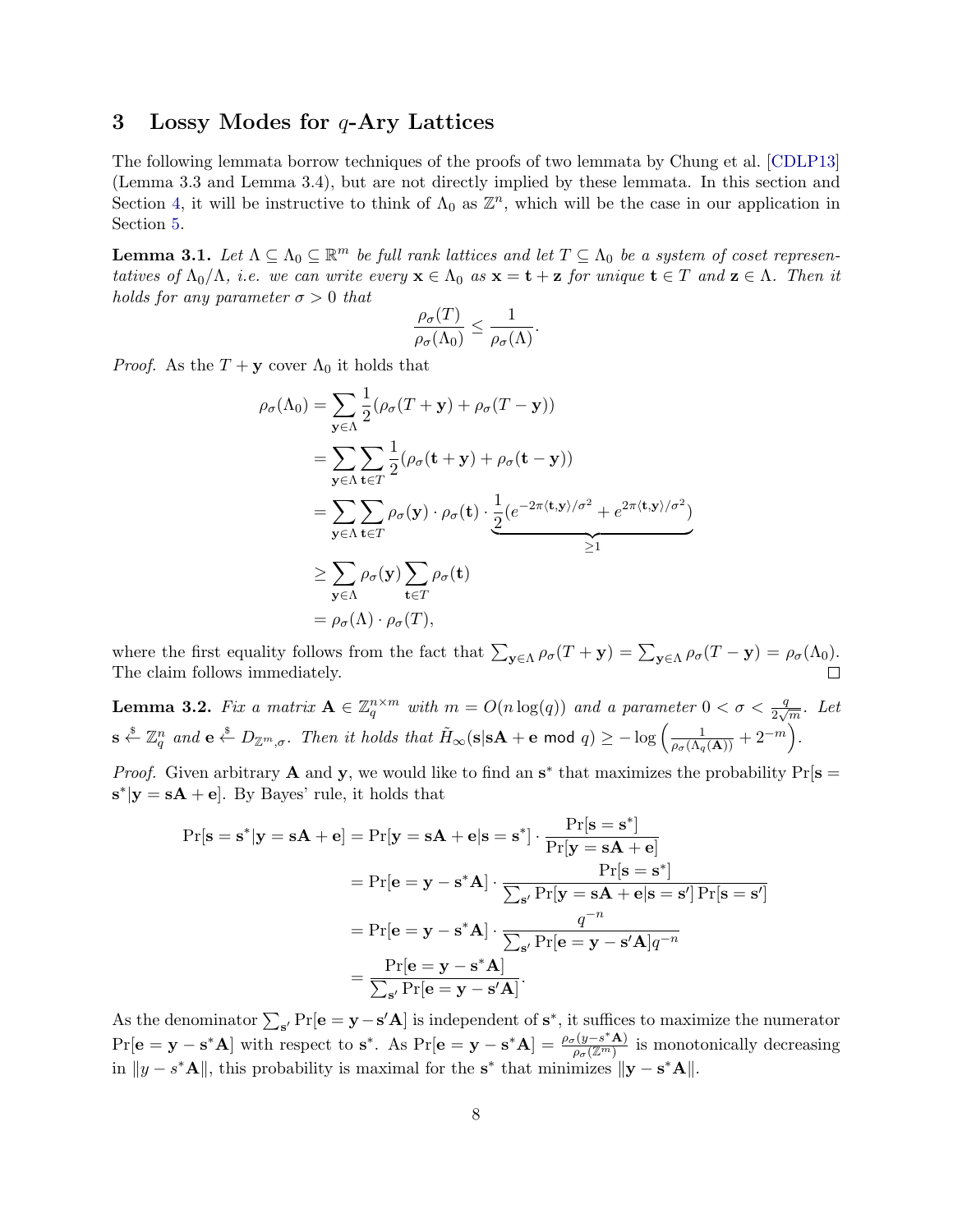Let  $V \subseteq \mathbb{Z}^n$  be the *discretized Voronoi-cell* of  $\Lambda_q(\mathbf{A})$ , that is V consists of all the points in  $\mathbb{Z}^m$ that are (strictly) closer to 0 than to any other point in  $\Lambda$  and, for any point  $\mathbf{x} \in \mathbb{Z}^m$  that is equidistant to several lattice-points  $\mathbf{z}_1, \ldots, \mathbf{z}_{\ell}$  (where  $\mathbf{z}_1 = 0$ ), assume that there is some tie-breaking rule  $\mathbf{x} \mapsto i(\mathbf{x})$ , such that  $\mathbf{x} - \mathbf{z}_{i(\mathbf{x})} \in V$ , but for all  $j \in [\ell] \setminus \{i(\mathbf{x})\}$  it holds that  $\mathbf{x} - \mathbf{z}_j \notin V$ . By construction, V is a system of coset representatives of  $\mathbb{Z}^m/\Lambda_q(\mathbf{A})$ .

Moreover, for the maximum-likelihood  $\mathbf{s}^*$  it holds that  $\Pr[\mathbf{s} = \mathbf{s}^* | \mathbf{y} = \mathbf{s} \mathbf{A} + \mathbf{e}] = \Pr[\mathbf{e} \text{ mod } q \in V].$ By Corollary [2.3](#page-6-1) it holds that  $||e|| \leq \sigma \cdot \sqrt{m} < q/2$ , except with probability  $2^{-m}$ . Moreover, conditioned on  $\|\mathbf{e}\| < q/2$  the events **e** mod  $q \in V$  and  $\mathbf{e} \in V$  are equivalent. We can therefore bound  $Pr[\mathbf{e} \text{ mod } q \in V] \le Pr[\mathbf{e} \in V] + 2^{-m}$ . By Lemma [3.1](#page-7-1) we obtain  $Pr[\mathbf{e} \in V] \le \frac{\rho_{\sigma}(V)}{\rho_{\sigma}(\mathbb{Z}^m)} \le \frac{1}{\rho_{\sigma}(\Lambda_q(\mathbf{A}))}$  and therefore Pr[e mod  $q \in V$ ]  $\leq \frac{1}{\rho_\sigma(\Lambda_q(\mathbf{A}))} + 2^{-m}$ 

We conclude that  $\max_{\mathbf{s}^* \in \mathbb{Z}_q^n} \Pr[\mathbf{s} = \mathbf{s}^* | \mathbf{y} = \mathbf{s} \mathbf{A} + \mathbf{e}] = \Pr[\mathbf{e} \text{ mod } q \in V] \le \frac{1}{\rho_\sigma(\Lambda_q(\mathbf{A}))} + 2^{-m}$ . Thus, it holds that

$$
\tilde{H}_{\infty}(\mathbf{s}|\mathbf{s}\mathbf{A} + \mathbf{e}) = -\log(\mathsf{E}_{\mathbf{y}}\left[\max_{\mathbf{s}^*} \Pr_{\mathbf{s},\mathbf{e}}[\mathbf{s} = \mathbf{s}^*|\mathbf{y} = \mathbf{s}\mathbf{A} + \mathbf{e}]\right])
$$
\n
$$
= -\log(\mathsf{E}_{\mathbf{y}}[\Pr[\mathbf{e} \mod q \in V]])
$$
\n
$$
= -\log(\Pr[\mathbf{e} \mod q \in V])
$$
\n
$$
\geq -\log\left(\frac{1}{\rho_{\sigma}(\Lambda_q(\mathbf{A}))} + 2^{-m}\right)
$$

### <span id="page-8-0"></span>4 Partial Smoothing

In this section we will state a variant of the smoothing lemma of Micciancio and Regev [\[MR07\]](#page-16-9). Consider a discrete gaussian  $D_{\Lambda_0,\sigma}$  on a lattice  $\Lambda_0$ . As in the setting of the smoothing Lemma of [\[MR07\]](#page-16-9), we want to analyze what happens to the distribution of this Gaussian when we reduce it modulo a sublattice  $\Lambda \subseteq \Lambda_0$ . The new lemma states that if the mass of the Fourier-transform of the probability-mass function of  $D_{\Lambda_0,\sigma}$  mod  $\Lambda$  is concentrated on short vectors of the dual lattice  $\Lambda^*$ , then  $D_{\Lambda_0,\sigma}$  mod  $\Lambda$  will be uniform on a certain sublattice  $\Lambda_1$  with  $\Lambda_0 \subseteq \Lambda_1 \subseteq \Lambda$ .

<span id="page-8-1"></span>**Lemma 4.1.** Let  $\sigma > 0$  and let  $\Lambda \subseteq \Lambda_0 \subseteq \mathbb{R}^n$  be full-rank lattices where  $\det(\Lambda_0) = 1$ . Furthermore, let  $\gamma > 0$ . Define  $\Lambda_1 = \{ \mathbf{z} \in \Lambda_0 \mid \forall \mathbf{y} \in \Lambda^* \cap \gamma \mathcal{B} : \langle \mathbf{y}, \mathbf{z} \rangle \in \mathbb{Z} \}$ . Given that  $\rho_{1/\sigma}(\Lambda^* \setminus \gamma \mathcal{B}) \leq \epsilon$ , it holds that

 $\mathbf x$  mod  $\Lambda \approx_{\epsilon} (\mathbf x + \mathbf u)$  mod  $\Lambda$ ,

where  $\mathbf{x} \stackrel{\$}{\leftarrow} D_{\Lambda_0, \sigma}$  and  $\mathbf{u} \stackrel{\$}{\leftarrow} \mathcal{P}(\Lambda) \cap \Lambda_1$ .

Notice that for the case of  $\Lambda^* \cap \gamma \mathcal{B} = \{0\}$  we recover the standard smoothing lemma of [\[MR07\]](#page-16-9). The proof of Lemma [4.1](#page-8-1) uses standard Fourier-analytic techniques akin to [\[MR07\]](#page-16-9) and is deferred to Appendix [A.](#page-17-2) We will make use of the following consequence of Lemma [4.1.](#page-8-1)

<span id="page-8-2"></span>Corollary 4.2. Let  $q > 0$  be an integer and let  $\gamma > 0$ . Let  $\mathbf{A} \in \mathbb{Z}_q^{m \times n}$  and let  $\sigma > 0$  and  $\epsilon > 0$  be such that  $\rho_{q/\sigma}(\Lambda_q(\mathbf{A})\setminus \gamma \mathcal{B}) \leq \epsilon$ . Let  $\mathbf{D} \in \mathbb{Z}_q^{k \times m}$  be a full-rank (and therefore minimal) matrix with  $\Lambda_q^{\perp}(\mathbf{D}) = \{ \mathbf{x} \in \mathbb{Z}^m \mid \forall \mathbf{y} \in \Lambda_q(\mathbf{A}) \cap \gamma \mathcal{B} : \langle \mathbf{x}, \mathbf{y} \rangle = 0 \pmod{q} \}$ . Let  $\mathbf{x} \stackrel{\$}{\leftarrow} D_{\mathbb{Z}^m, \sigma}$  and  $\mathbf{u}\overset{\hspace{0.1em}\mathsf{\scriptscriptstyle\$}}{\leftarrow}\Lambda_{q}^{\perp}(\mathbf{D})$  mod  $q.$   $\emph{Then it holds that}$ 

$$
\mathbf{A}\mathbf{x} \bmod q \approx_{\epsilon} \mathbf{A} \cdot (\mathbf{x} + \mathbf{u}) \bmod q.
$$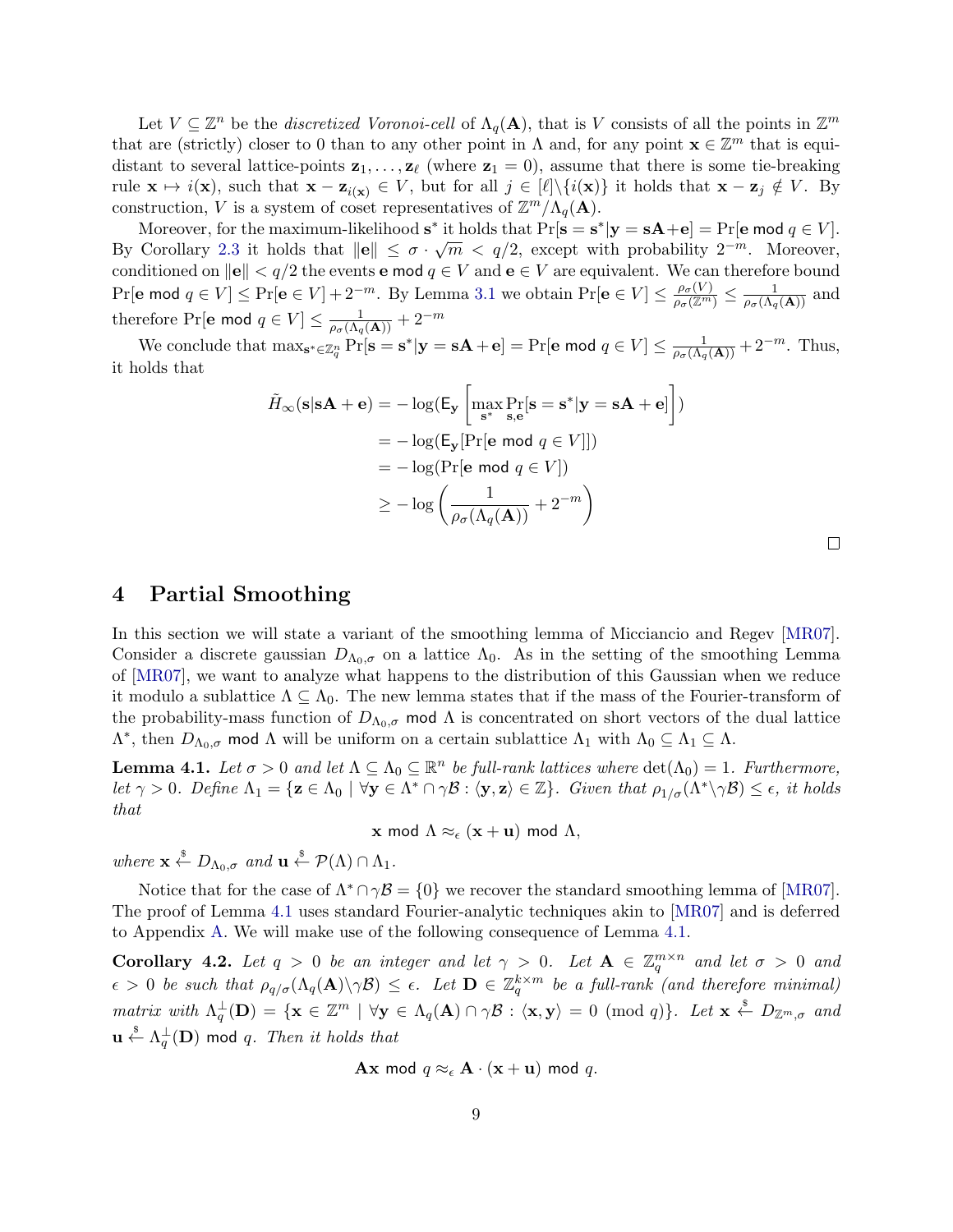*Proof.* Setting  $\Lambda_0 = \mathbb{Z}^n$ ,  $\Lambda = \Lambda_q^{\perp}(\mathbf{A})$  and  $\gamma' = \gamma/q$ , it holds that  $\Lambda^* = \frac{1}{q}$  $\frac{1}{q}\Lambda_q(\mathbf{A})$  and

$$
\epsilon \geq \rho_{q/\sigma}(\Lambda_q(\mathbf{A}) \setminus \gamma \mathcal{B}) = \rho_{1/\sigma} \left( \frac{1}{q} \Lambda_q(\mathbf{A}) \setminus \frac{\gamma}{q} \mathcal{B} \right) = \rho_{1/\sigma}(\Lambda^* \setminus \gamma' \mathcal{B}).
$$

Therfore, we can set

$$
\Lambda_1 = \{ \mathbf{x} \in \mathbb{Z}^m \mid \forall \mathbf{y} \in \Lambda^* \cap \gamma' \mathcal{B} : \langle \mathbf{x}, \mathbf{y} \rangle \in \mathbb{Z} \}
$$
  
=  $\{ \mathbf{x} \in \mathbb{Z}^m \mid \forall \mathbf{y} \in \Lambda_q(\mathbf{A}) \cap \gamma \mathcal{B} : \langle \mathbf{x}, \mathbf{y} \rangle = 0 \text{ ( mod } q) \}$   
=  $\Lambda_q^{\perp}(\mathbf{D})$ .

Now it holds by Lemma [4.1](#page-8-1) as  $\mathbf{u} \overset{\hspace{0.1em}\mathsf{\scriptscriptstyle\$}}{\leftarrow} \Lambda^{\perp}_q(\mathbf{D})$  that  $\mathbf{x}$  mod  $\Lambda^{\perp}_q(\mathbf{A}) \approx_{\epsilon} (\mathbf{x} + \mathbf{u})$  mod  $\Lambda^{\perp}_q(\mathbf{A})$ . Write  ${\bf y}_1\,=\, {\bf x}\,$  mod  $\Lambda_q^\perp({\bf A})$  as  ${\bf y}_1\,=\, {\bf x}\,+\,{\bf z}_1\,$  mod  $q$  for a suitable  ${\bf z}_1\, \in\, \Lambda_q^\perp({\bf A}).$  Likewise, we can write  ${\bf y}_2={\bf x}+{\bf u}$  mod  $\Lambda^\perp_q({\bf A})$  as  ${\bf y}_2={\bf x}+{\bf u}+{\bf z}_2$  mod  $q$  for a suitable  ${\bf z}_2.$  Thus it holds that

$$
\mathbf{A}\mathbf{x} = \mathbf{A}(\mathbf{x} + \mathbf{z}_1) \approx_{\epsilon} \mathbf{A}(\mathbf{x} + \mathbf{u} + \mathbf{z}_2) = \mathbf{A}(\mathbf{x} + \mathbf{u}) \ (\text{ mod } q).
$$

We will also use the following lower bound on the gaussian measure of lattices that have many short linearly independent vectors. The proof of Lemma [4.3](#page-9-1) is technically similar to the proof of the transference theorem in [\[Ban93\]](#page-14-7).

<span id="page-9-1"></span>**Lemma 4.3.** Let  $\Lambda \in \mathbb{R}^m$ ,  $\sigma > 0$  and  $\gamma > 0$  be such that  $\Lambda \cap \gamma \mathcal{B}$  contains at least k linearly independent vectors. Then it holds that  $\rho_{\sigma}(\Lambda) \geq (\sigma/\gamma)^{k}$ .

*Proof.* Let  $\Lambda' \subseteq$  be the sublattice generated by the vectors in  $\Lambda \cap \gamma \mathcal{B}$ . Let k be the dimension of the span of  $\Lambda'$ . As  $\Lambda' \subseteq \Lambda$ , it holds that  $\rho_{\sigma}(\Lambda) \geq \rho_{\sigma}(\Lambda')$ . As  $\Lambda'$  has a basis of length at most  $\gamma$ , we we have that  $\det(\Lambda') \leq \gamma^k$  and conclude  $\det((\Lambda')^*) = 1/\det(\Lambda') \geq \frac{1}{\gamma^k}$  $\frac{1}{\gamma^k}$ . By the Poisson-summation formula, we get that

$$
\rho_{\sigma}(\Lambda') = \sigma^k \cdot \det((\Lambda')^*) \cdot \rho_{1/\sigma}((\Lambda')^*)
$$
  

$$
\geq (\sigma/\gamma)^k,
$$

as  $\rho_{1/\sigma}((\Lambda')^*) \geq 1$ . Thus we conclude that  $\rho_{\sigma}(\Lambda) \geq (\sigma/\gamma)^k$ .

# <span id="page-9-0"></span>5 Our Oblivious Transfer Protocol

We are now ready to provide our statistically sender private oblivious transfer protocol. In the following, let  $q, n, \ell = \text{poly}(\lambda)$  and assume that q is of the form  $q = 2p$  for an odd p. Let (SampleWithTrapdoor, Decode) be the pair of algorithms provided in Lemma [2.4](#page-6-2) and let  $m = m(q, n)$ be such that the matrices **A** generated by **SampleWithTrapdoor** $(q, 2n)$  are elements of  $\mathbb{Z}^{2n \times m}$ . Let  $\textsf{Ext}_0: \{0,1\}^d \times \{0,1\}^n \to \{0,1\}^{\ell}$  and  $\textsf{Ext}_1: \{0,1\}^d \times \mathbb{Z}_q^{2n} \to \{0,1\}^{\ell}$  be seeded extractors, both with seed-length d and  $\ell$  bits of output. Finally, let  $\sigma_0, \sigma_1 > 0$  be parameters for discrete Gaussians and  $\chi$  be an LWE error-distribution.

The protocol  $\mathsf{OT} = (\mathsf{OTR}, \mathsf{OTS}, \mathsf{OTD})$  is given as follows.

 $\Box$ 

 $\Box$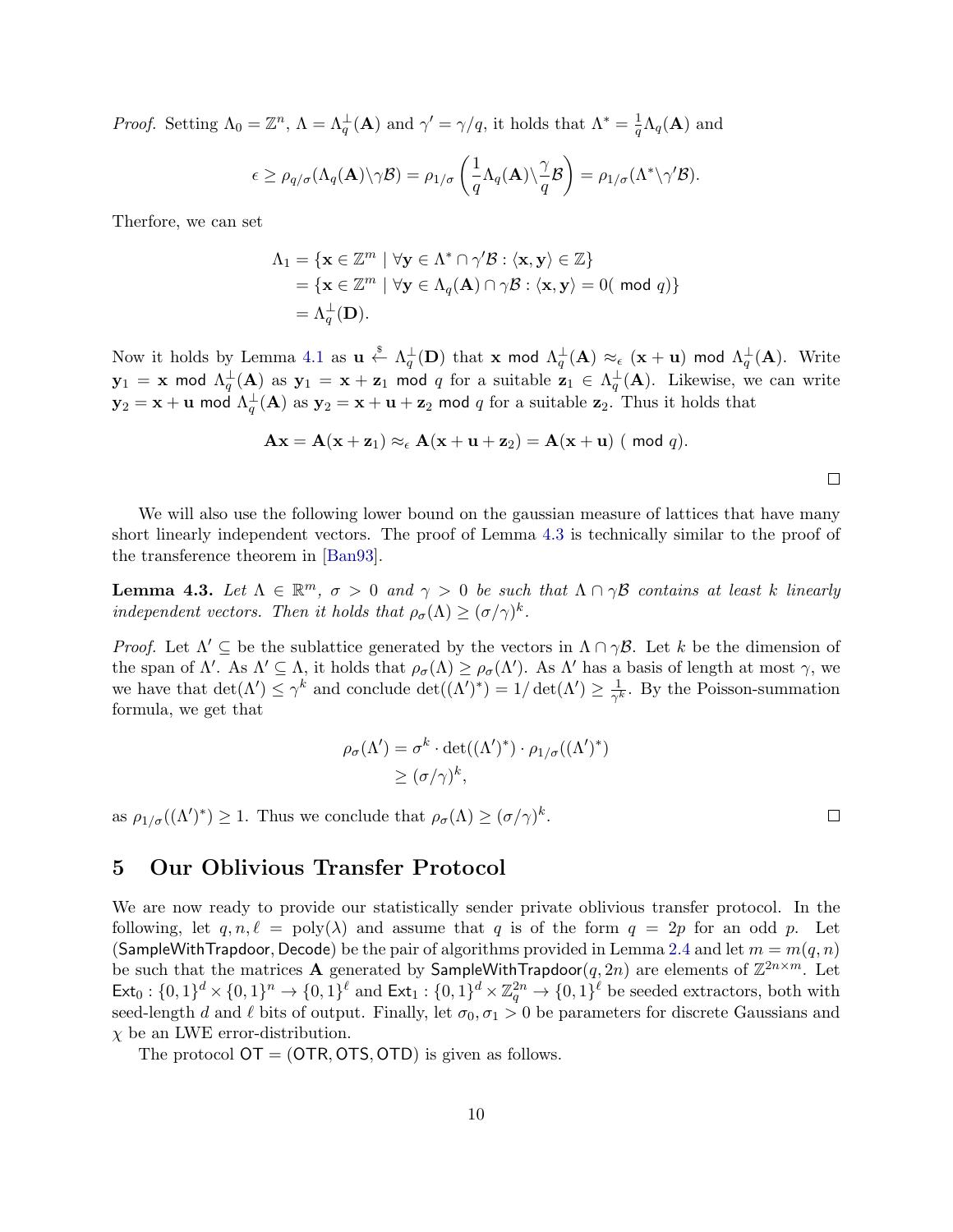- OTR $(1^{\lambda}, \beta \in \{0, 1\})$ :
	- $-$  If  $\beta = 0$ , choose a matrix  $\mathbf{A}_1 \stackrel{\$}{\leftarrow} \mathbb{Z}_q^{n \times m}$ , a matrix  $\mathbf{S} \leftarrow \mathbb{Z}_q^{n \times n}$ ,  $\mathbf{E} \stackrel{\$}{\leftarrow} \chi^{n \times m}$ . Set  $\mathbf{A}_2 \leftarrow$  $\mathbf{S} \cdot \mathbf{A}_1 + \mathbf{E}$  and  $\mathbf{A} \leftarrow \begin{bmatrix} \mathbf{A}_1 \\ \mathbf{A}_2 \end{bmatrix}$  $\mathbf{A}_1$ , Repeat this step until **A** mod 2 has full rank. Output  $ot_1 \leftarrow A$  and  $st \leftarrow S$ .
	- $-$  If  $\beta=1,$   $\mathrm{sample}$   $(\mathbf{A},\mathsf{td}) \overset{\hspace{0.1em}\mathsf{\scriptscriptstyle\$}}{\leftarrow}$   $\mathsf{SampleWithTrapdoor}(q,2n).$  Repeat this step until  $\mathbf{A}$  mod  $2$ has full rank. Output  $ot_1 \leftarrow A$  and  $st \leftarrow td$ .
- OTS $(1^{\lambda}, (\mu_0, \mu_1) \in (\{0,1\}^{\ell})^2,$  ot $_1 = \mathbf{A})$ :
	- Check if **A** mod 2 has full rank, if not output  $\perp$ .
	- $-$  Parse  $\mathbf{A} = \begin{bmatrix} \mathbf{A}_1 \\ \mathbf{A}_2 \end{bmatrix}$  $\mathbf{A}_1 \atop \mathbf{A}_2$ . Sample and reject a discrete Gaussian  $\mathbf{x} \stackrel{\$}{\leftarrow} D_{\mathbb{Z}^m, \sigma_0}$  until  $\|\mathbf{x}\| < \sigma_0 \sqrt{m}$ . Choose a uniformly random  $\mathbf{r} \leftarrow \{0,1\}^n$  and choose a random seed  $\mathbf{s}_0 \stackrel{\$}{\leftarrow} \{0,1\}^d$ for the extractor Ext<sub>0</sub>. Compute  $y_1 \leftarrow A_1x$  and  $y_2 \leftarrow A_2x + \frac{q}{2}$  $\frac{q}{2} \cdot \mathbf{r}$ . Set  $\mathsf{c}_0 \leftarrow$  $({\bf y}_1, {\bf y}_2, {\bf s}_0, {\sf Ext}_0({\bf s}_0, {\bf r}) \oplus \mu_0).$
	- $-$  Sample and reject  $\eta \stackrel{\hspace{0.1em}\mathsf{\scriptscriptstyle\$}}{\leftarrow} D_{\mathbb{Z}^m,\sigma_1}$  until  $\|\eta\| < \sigma_1\sqrt{m}$ . Choose a uniformly random  $\mathbf{t} \stackrel{\hspace{0.1em}\mathsf{\scriptscriptstyle\$}}{\leftarrow} \mathbb{Z}_q^{2n}$ and a seed  $\mathsf{s}_1 \stackrel{\hspace{0.1em}\mathsf{\scriptscriptstyle\$}}{\leftarrow} \{0,1\}^d$  for the extractor  $\mathsf{Ext}_1$ . Compute  $\mathsf{y} \leftarrow \mathbf{t} \cdot \mathbf{A} + \eta$  set  $\mathsf{c}_1 \leftarrow$  $(\mathbf{y},\mathsf{s}_1,\mathsf{Ext}_1(\mathsf{s}_1,\mathbf{t})\oplus\mu_1).$
	- $-$  Output ot<sub>2</sub>  $\leftarrow$  (c<sub>0</sub>, c<sub>1</sub>).
- OTD( $\beta$ , st, ot<sub>2</sub> = (c<sub>0</sub>, c))
	- If  $\beta = 0$ : Parse st = **S** and  $\mathbf{c}_0 = (\mathbf{y}_1, \mathbf{y}_2, \mathbf{s}_0, \tau)$ . Compute  $\mathbf{r}' \leftarrow [\mathbf{y}_2 \mathbf{S} \cdot \mathbf{y}_1]_{q/2}$  and output  $\mu'_0 \leftarrow \mathsf{Ext}_0(\mathsf{s}_0, \mathbf{r}') \oplus \tau.$
	- If  $\beta = 1$ : Parse st = td and c<sub>1</sub> = (y, s<sub>1</sub>,  $\tau$ ). Compute t'  $\leftarrow$  Decode(td, y) and output  $\mu'_1 \leftarrow \mathsf{Ext}_1(\mathsf{s}_1, \mathbf{t}') \oplus \tau.$

We will first show correctness of our protocol.

<span id="page-10-0"></span>**Lemma 5.1** (Correctness). Assume that the distribution  $\chi$  is a B-bounded. Provided that  $\sigma_0 \leq$ q  $\frac{q}{4B\cdot m}$  and  $\sigma_1 \leq \frac{q}{m\cdot\kappa}$  $\frac{q}{m \cdot \kappa(n)}$  (where  $\kappa(n) = \omega(\sqrt{\log(n)})$  as in Lemma [2.4\)](#page-6-2), the protocol OT is perfectly correct.

*Proof.* First note that as  $m \geq n \cdot \log(q)$ , it holds for a uniformly random  $\mathbf{A} \stackrel{\$}{\leftarrow} \mathbb{Z}_q^{2n \times m}$  that  $\mathbf{A}$  mod 2 has full rank, except with negligible probability  $2^{n-m}$  (as detailed in Section [2.2\)](#page-4-0). Moreover for  $\mathbf{x} \leftarrow D_{\mathbb{Z}^m, \sigma_0}$  and  $\boldsymbol{\eta} \stackrel{\text{def}}{\leftarrow} D_{\mathbb{Z}^m, \sigma_1}$  it holds by Corollary [2.3](#page-6-1) that  $\|\mathbf{x}\| < \sigma_0 \sqrt{m}$  and  $\|\boldsymbol{\eta}\| < \sigma_1 \sqrt{m}$ , except with negligible probability. Thus, rejection in OTR and OTS happens only with negligible probability.

In the case of  $\beta = 0$ , it holds that

$$
\mathbf{y}_2 - \mathbf{S} \cdot \mathbf{y}_1 = (\mathbf{S} \mathbf{A}_1 + \mathbf{E}) \mathbf{x} + \frac{q}{2} \mathbf{r} - \mathbf{S} \mathbf{A}_1 \mathbf{x}
$$

$$
= \mathbf{E} \cdot \mathbf{x} + \frac{q}{2} \cdot \mathbf{r}.
$$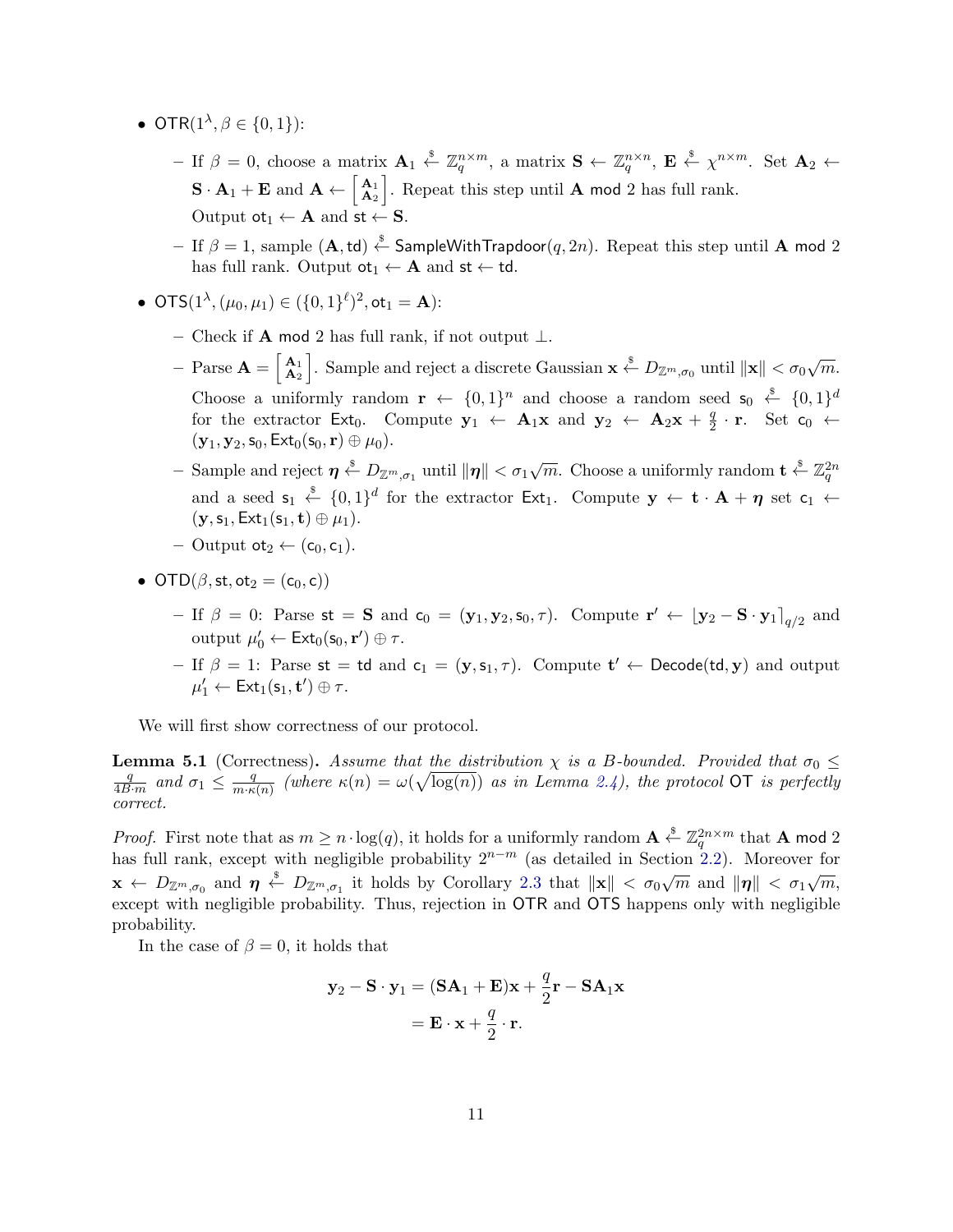By the Cauchy-Schwarz inequality it holds for each row  $\mathbf{e}_i$  of  $\mathbf{E}$  that  $|\langle \mathbf{e}_i, \mathbf{x} \rangle| \leq ||\mathbf{e}_i|| \cdot ||\mathbf{x}||$ . As the entries of  $e_i$  are chosen according to  $\chi$ , we can bound  $||e_i||$  by  $||e_i|| \leq B \cdot \sqrt{m}$ . As  $||\mathbf{x}|| < \sigma_0 \cdot \sqrt{m}$ , we have that

$$
|\langle \mathbf{e}_i, \mathbf{x} \rangle| \leq B \cdot \sigma_0 \cdot m < \frac{q}{4}
$$

as  $\sigma_0 \leq \frac{q}{4R}$  $\frac{q}{4B\cdot m}$ . We conclude that  $\mathbf{r}' = [\mathbf{y}_2 - \mathbf{S} \cdot \mathbf{y}_1]_{q/2}$  is identical to the vector r used during encryption. Consequently, it holds that  $\mu'_0 = \text{Ext}_0(\mathsf{s}_0, \mathbf{r}') \oplus \tau = \text{Ext}_0(\mathsf{s}_0, \mathbf{r}') \oplus \text{Ext}_0(\mathsf{s}_0, \mathbf{r}) \oplus \mu_0 = \mu_0$ .

For the case of  $\beta = 1$ , as  $\|\eta\| < \sigma_1 \sqrt{m} \leq \frac{q}{\sqrt{m} \cdot \kappa(n)}$  it holds by Lemma [2.4](#page-6-2) that Decode(td,  $\mathbf{y}_1$ ) outputs the correct  $\mathbf{t}' = \mathbf{t}$ . We conclude that  $\mu'_1 = \text{Ext}_1(\mathbf{s}_1, \mathbf{t}') \oplus \tau = \text{Ext}_1(\mathbf{s}_1, \mathbf{t}') \oplus \text{Ext}_1(\mathbf{s}_1, \mathbf{t}) \oplus \mu =$ П  $\mu_1$ .

We now show that OT has computational receiver privacy under the decisional matrix LWE assumption.

**Lemma 5.2** (Computational Receiver Security). Given that the decisional  $LWE_{n,q,\chi}$ -assumption holds, the protocol  $\mathsf{OT} = (\mathsf{OTR}, \mathsf{OTS}, \mathsf{OTD})$  has receiver privacy.

*Proof.* Let  $(A, st_0) \leftarrow \text{OTR}(1^{\lambda}, 0)$  and  $(A', st_1) \leftarrow \text{OTR}(1^{\lambda}, 1)$ . Assume towards contradiction that there exists a PPT-distinguisher  $D$  which distinguishes **A** and **A'** with non-negligible advantage  $\epsilon$ . We can immediately use D to distinguish decisional matrix LWE. Decomposing  $\mathbf{A} = \begin{bmatrix} \mathbf{A}_1 \\ \mathbf{A}_2 \end{bmatrix}$  $\begin{bmatrix} \mathbf{A}_1 \\ \mathbf{A}_2 \end{bmatrix}$ , it holds that  $\mathbf{A}_1$  is uniformly random and  $\mathbf{A}_2 = \mathbf{S} \cdot \mathbf{A}_1 + \mathbf{E}$ , i.e.  $(\mathbf{A}_1, \mathbf{A}_2)$  is a sample of the matrix LWE distribution. On the other hand, due to the uniformity property of SampleWithTrapdoor (provided in Lemma [2.4\)](#page-6-2) it holds that  $\mathbf{A}' \approx_s \mathbf{A}^*$  for a uniformly random  $\mathbf{A}^* \overset{\$}{\leftarrow} \mathbb{Z}_q^{2n \times m}$ . Consequently

$$
Adv_{LWE}(\mathcal{D}) = |\Pr[\mathcal{D}(\mathbf{A}) = 1] - \Pr[\mathcal{D}(\mathbf{A}^*) = 1]|
$$
  
\n
$$
\geq |\Pr[\mathcal{D}(\mathbf{A}) = 1] - \Pr[\mathcal{D}(\mathbf{A}^*) = 1]| - |\Pr[\mathcal{D}(\mathbf{A}^*) = 1] - \Pr[\mathcal{D}(\mathbf{A}^*) = 1]|
$$
  
\n
$$
\geq \epsilon - \text{negl},
$$

which contradicts the hardness of decisional matrix LWE.

We will now show that OT is statistically sender-private.

<span id="page-11-0"></span>**Theorem 5.3** (Statistical Sender Security). Let  $q = 2p$  for an odd p. Given that  $\sigma_0 \cdot \sigma_1 \geq 4\sqrt{m} \cdot q$ ,  $\sigma_1 < \frac{q}{2\sqrt{q}}$  $\frac{q}{2\sqrt{m}}$  and both  $\mathsf{Ext}_0$  and  $\mathsf{Ext}_1$  are strong average-case  $(n/2, \text{negl})$ -extractors, then the above scheme enjoys statistical sender security.

*Proof.* Fix a maliciously generated  $\sigma t_1$ -message  $\sigma t_1 = A$ . Let in the following  $\gamma := \sqrt{m} \cdot \frac{q}{\sigma}$  $\frac{q}{\sigma_0}$ . Consider the following two cases.

- 1.  $\rho_{q/\sigma_0}(\Lambda_q(\mathbf{A})) > 2^{n/2+1}$  or  $\textsf{rank}(\Lambda_q(\mathbf{A}) \cap \gamma \mathcal{B})) > n/2$ .
- 2.  $\rho_{q/\sigma_0}(\Lambda_q(\mathbf{A})) \leq 2^{n/2+2}$  and  $\textsf{rank}(\Lambda_q(\mathbf{A}) \cap \gamma \mathcal{B}) \leq n/2$ .

First notices that the two cases are slightly overlapping, but for any choice of A one of the two cases must be true.

The unbounded message extractor OTExt takes input A and decides if item 1 or item 2 holds. If item 1 holds it outputs 0, otherwise 1. Note that  $rank(\Lambda_{q}(A)\cap \gamma B)$  can be computed exactly. On the other hand, it is sufficient approximate  $\rho_{q/\sigma_0}(\Lambda_q(A))$  to a certain precision to determine which case holds.

We will now show that in case 1 the sender-message  $\mu_1$  is statistically hidden, whereas in case 2 the sender-message  $\mu_0$  is statistically hidden.

 $\Box$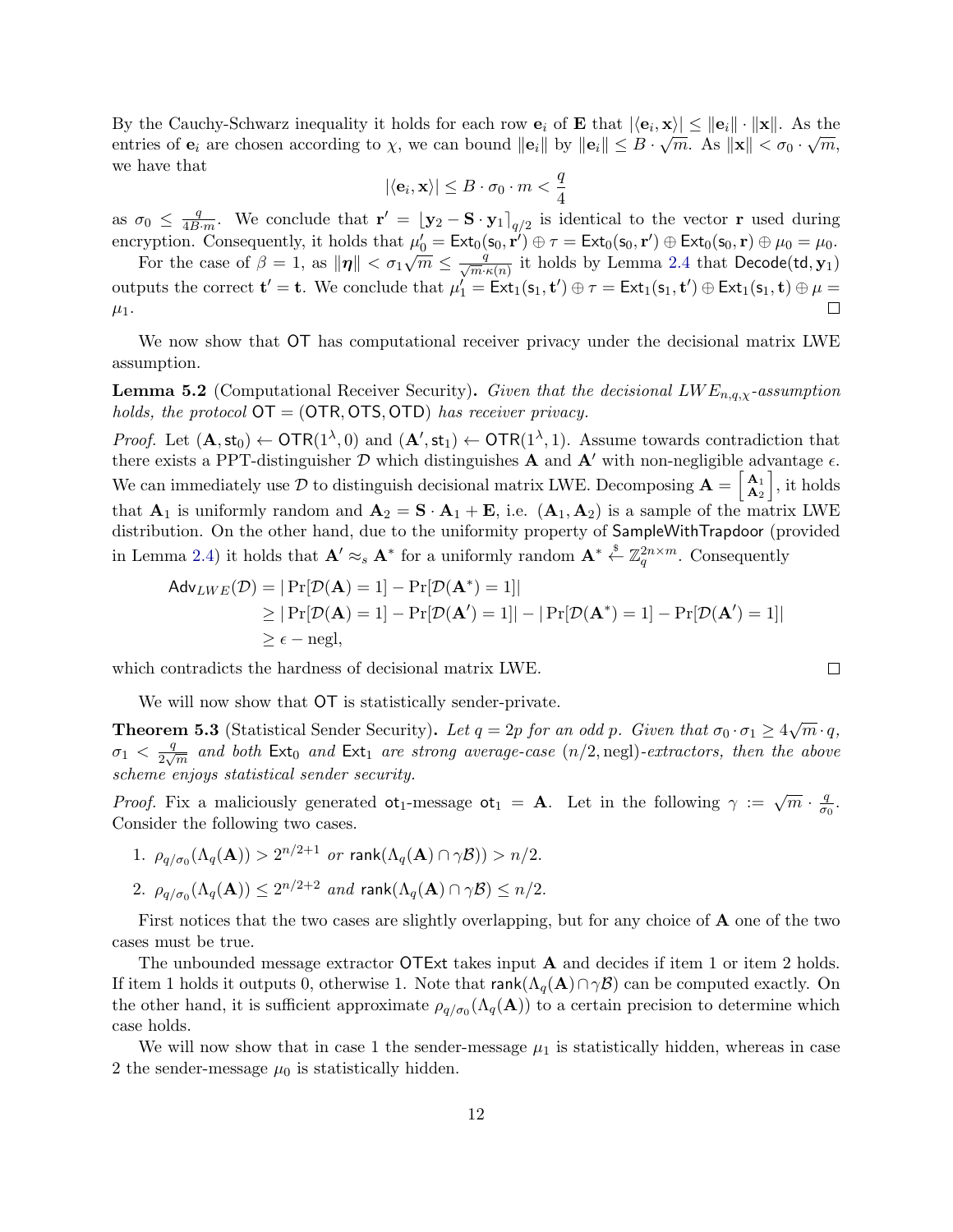Case 1. We will start with the (easier) first case. We will show that either statement implies  $\rho_{\sigma_1}(\Lambda_q(\mathbf{A})) \geq 2^{n/2+1}$ . If it holds that  $\rho_{q/\sigma_0}(\Lambda_q(\mathbf{A})) > 2^{n/2+1}$ , we can directly conclude that

$$
\rho_{\sigma_1}(\Lambda_q(\mathbf{A})) \ge \rho_{4\sqrt{m}\cdot\frac{q}{\sigma_0}}(\Lambda_q(\mathbf{A})) \ge \rho_{\frac{q}{\sigma_0}}(\Lambda_q(\mathbf{A})) > 2^{n/2+1}.
$$

If the second statement  $rank(\Lambda_q(A) \cap \gamma \mathcal{B})) > n/2$  holds, Lemma [4.3](#page-9-1) implies

$$
\rho_{\sigma_1}(\Lambda_q(\mathbf{A})) \ge (\sigma_1/\gamma)^{n/2+1} \ge 2^{n+2} \ge 2^{n/2+1},
$$

as  $\sigma_1 \geq 4\gamma$ .

Now let  $c_1 = (\mathbf{y}, s_1, \tau)$ , where  $\mathbf{y} \leftarrow \mathbf{t} \cdot \mathbf{A} + \eta$ . Note that we can switch to a hybrid in which the distribution of  $\eta$  is  $D_{\mathbb{Z}^m,\sigma_1}$  instead of the truncated version while only incurring a negligible statistical error.

As  $\rho_{\sigma_1}(\Lambda_q(\mathbf{A})) \geq 2^{n/2+1}$  and  $\sigma_1 < \frac{q}{2\sqrt{n}}$  $\frac{q}{2\sqrt{m}}$ , Lemma [3.2](#page-7-2) implies that

$$
\tilde{H}_{\infty}(\mathbf{t}|\mathbf{y}) \ge -\log(1/\rho_{\sigma_1}(\Lambda_q(\mathbf{A})) + 2^{-m}) \ge -\log(2^{-n/2-1} + 2^{-m}) \ge n/2
$$

Thus, as  $Ext_1$  is a strong  $(n/2, \text{negl})$ -extractor, we get that  $Ext_1(s_1, t)$  is statistically close to uniform given y. Consequently,  $\tau = \text{Ext}_1(\mathbf{s}_1, \mathbf{t}) \oplus \mu_1$  is statistically close to uniform given  $\mathbf{s}_1$  and y, which concludes the first case.

**Case 2.** We will now turn to the second case, i.e. it holds that  $\rho_{q/\sigma_0}(\Lambda_q(A)) \leq 2^{n/2+2}$  and rank $(\Lambda_q(A) \cap \gamma \mathcal{B}) \leq n/2$ . Theorem [2.2](#page-6-0) yields that

$$
\rho_{q/\sigma_0}(\Lambda_q(\mathbf{A}) \setminus \gamma \mathcal{B}) = \rho_{q/\sigma_0} \left( \Lambda_q(\mathbf{A}) \setminus \frac{\sqrt{m} \cdot q}{\sigma_0} \mathcal{B} \right)
$$
  
\n
$$
\leq 2^{-C \cdot m} \cdot \rho_{q/\sigma_0}(\Lambda_q(\mathbf{A}))
$$
  
\n
$$
\leq 2^{-C \cdot m} \cdot 2^{n/2 + 2} = 2^{n/2 + 2 - C \cdot m}
$$

where  $C > 0$  is a constant. This expression is negligible as  $m \geq n \cdot \log(q)$ . Consequently, the precondition  $\rho_{q/\sigma_0}(\Lambda_q(\mathbf{A})\setminus \gamma \mathcal{B}) \le$  negl of Corollary [4.2](#page-8-2) is fulfilled.

Now let  $\mathbf{D} \in \mathbb{Z}_q^{k \times m}$  be a full-rank matrix with  $\Lambda_q^{\perp}(\mathbf{D}) = \{ \mathbf{z} \in \mathbb{Z}^m \mid \forall \mathbf{v} \in \Lambda_q(\mathbf{A}) \cap \gamma \mathcal{B} : \langle \mathbf{z}, \mathbf{v} \rangle = 0 \}$ 0( mod q)). Thus it holds that  $\Lambda_q(A) \cap \gamma B \subset \Lambda_q(D)$  and there is no matrix with fewer than k rows with this property. As  $rank(\Lambda_q(\mathbf{A}) \cap \gamma \mathcal{B}) \leq n/2$ , it holds that  $k \leq n/2$ .

Decompose the matrix **A** into  $\mathbf{A} = \begin{bmatrix} A_1 \\ A_2 \end{bmatrix}$  $\left[\begin{array}{rcl} \mathbf{A}_1 \ \mathbf{A}_2 \end{array} \right]$  with  $\mathbf{A}_1 \in \mathbb{Z}_q^{n \times m}$  and  $\mathbf{A}_2 \in \mathbb{Z}_q^{n \times m}$ . Let  $\mathsf{c}_0 =$  $({\bf y}_1, {\bf y}_2, {\bf s}_0, \tau)$ , where  ${\bf y}_1 = {\bf A}_1 {\bf x}$  and  ${\bf y}_2 = {\bf A}_2 {\bf x} + \frac{q}{2}$  $\frac{q}{2}$ **r** with  $\mathbf{x} \leftarrow \frac{s}{2} D_{\mathbb{Z}^m, \sigma_0}$  and  $\mathbf{r} \leftarrow \{0, 1\}^n$ . As  $\rho_{q/\sigma_0}(\Lambda_q(\mathbf{A})\backslash \gamma \mathcal{B}) \leq \epsilon$ , Corollary [4.2](#page-8-2) implies that

$$
(\mathbf{y}_1,\mathbf{y}_2)=(\mathbf{A}_1\mathbf{x},\mathbf{A}_2\mathbf{x}+\frac{q}{2}\mathbf{r})\approx_{\epsilon}(\mathbf{A}_1(\mathbf{x}+\mathbf{u}),\mathbf{A}_2(\mathbf{x}+\mathbf{u})+\frac{q}{2}\mathbf{r})=:(\mathbf{y}_1',\mathbf{y}_2')
$$

where  $\mathbf{u} \stackrel{\$}{\leftarrow} \Lambda_q^{\perp}(\mathbf{D})$ . We can therefore switch to a hybrid experiment in which we replace **x** with  $\mathbf{x}+\mathbf{u}$ while only incurring negligible statistical distance. We will now show that  $\tilde{H}_{\infty}(\mathbf{r}|\mathbf{y}'_1, \mathbf{y}'_2) \geq n/2$ .

As  $q = 2p$  and p is odd, it holds by the Chinese remainder theorem that

$$
\mathbf{y}'_1 \equiv (\mathbf{A}_1(\mathbf{x} + \mathbf{u}) \bmod 2, \mathbf{A}_1(\mathbf{x} + \mathbf{u}) \bmod p)
$$
  

$$
\mathbf{y}'_2 \equiv (\mathbf{A}_2(\mathbf{x} + \mathbf{u}) + \mathbf{r} \bmod 2, \mathbf{A}_1(\mathbf{x} + \mathbf{u}) \bmod p)
$$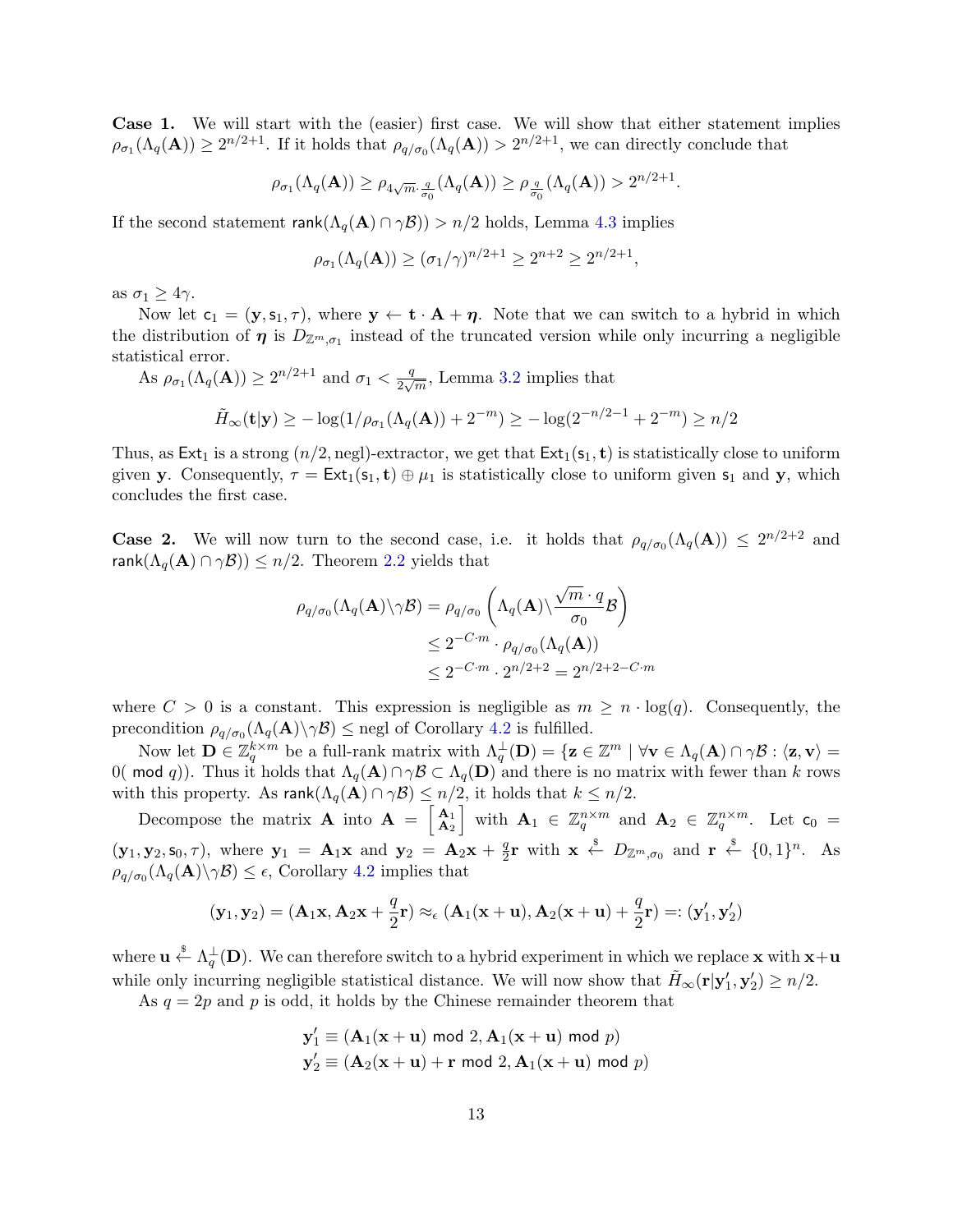Note that **u** mod 2 and **u** mod p are independent. As the mod p part does not depend on r, we only need to consider the mod 2 part. Let in the following variables with a hat denote this variable is reduced modulo 2, e.g.  $\hat{\mathbf{x}} = \mathbf{x} \mod 2$ . It holds that  $\hat{\mathbf{u}}$  is chosen uniformly from  $\ker(\hat{\mathbf{D}}) = \{ \mathbf{w} \in \mathbb{Z}_2^m \mid \hat{\mathbf{D}} \cdot \mathbf{w} = 0 \}.$  The dimension of  $\ker(\hat{\mathbf{D}})$  is at least  $m - k \ge m - n/2$ . Let  $\hat{\mathbf{B}} \in \mathbb{Z}_2^{m \times m}$  be a basis of ker( $\hat{\mathbf{D}}$ ). As  $\hat{\mathbf{A}}$  has full rank and therefore rank(ker( $\hat{\mathbf{A}}$ )) =  $m - 2n$ , it holds that rank $(\hat{\mathbf{A}} \cdot \hat{\mathbf{B}}) \geq \frac{3}{2}$  $\frac{3}{2}n$ . Therefore  $\hat{\mathbf{A}} \cdot \hat{\mathbf{u}}$  is uniformly random in an  $\frac{3}{2}n$  dimensional subspace. But this means that  $(\hat{\mathbf{y}}'_1, \hat{\mathbf{y}}'_2) = (\hat{\mathbf{A}}_1\hat{\mathbf{x}} + \hat{\mathbf{A}}_1\hat{\mathbf{u}}, \hat{\mathbf{A}}_2\hat{\mathbf{x}} + \hat{\mathbf{A}}_2\hat{\mathbf{u}} + \mathbf{r})$  loses at least  $n/2$  bits of information about r (c.f. Section [2.2\)](#page-4-0). Consequently, it holds that  $\tilde{H}_{\infty}(\mathbf{r}|\mathbf{y}'_1, \mathbf{y}'_2) \geq n/2$ . Therefore, as  $\text{Ext}_0$  is a strong  $(n/2, \text{negl})$ -extractor, we get that  $\text{Ext}_0(\mathbf{s}_0, \mathbf{r})$  is statistically close to uniform given  $\mathbf{y}'_1, \mathbf{y}'_2$ . Finally,  $\tau = \text{Ext}_0(\mathsf{s}_0, \mathbf{r}) \oplus \mu_0$  is statistically close to uniform given  $\mathsf{s}_0$  and  $\mathsf{y}'_1, \mathsf{y}'_2$ , which concludes the second case.  $\Box$ 

#### 5.1 Setting the Parameters

We will now show that the parameters of the scheme can be chosen such that correctness, statistical sender privacy and computational receiver privacy hold.

- By Lemma [5.1,](#page-10-0) OT is correct if  $\sigma_0 \leq \frac{q}{4B}$  $\frac{q}{4B\cdot m}$  and  $\sigma_1 \leq \frac{q}{m\cdot \kappa}$  $\frac{q}{m \cdot \kappa(n)}$  (where  $\kappa(n) = \omega(\sqrt{\log(n)})).$
- By Theorem [5.3,](#page-11-0) OT is statistically sender private if  $\sigma_0 \cdot \sigma_1 \ge 4\sqrt{m} \cdot q$  and  $\sigma_1 < \frac{q}{2\sqrt{m}}$  $\frac{q}{2\sqrt{m}}$ .

These requirements can be met if

$$
\frac{q^2}{4\kappa(n)Bm^2} \ge 4\sqrt{m} \cdot q,
$$

which is equivalent to

<span id="page-13-0"></span>
$$
q \ge 16\kappa(n) \cdot B \cdot m^{2.5}.\tag{1}
$$

If  $\chi$  is a discrete Gaussian on Z with parameter  $\alpha q$ , i.e.  $\chi = D_{\mathbb{Z}, \alpha q}$ , then, given that  $\alpha q \ge \eta_{\epsilon}(\mathbb{Z}) =$  $\omega(\sqrt{\log(n)})$  it holds that  $\chi$  is  $\alpha q$  bounded, i.e.  $B \leq \alpha q$  (with overwhelming probability). This means that

$$
\alpha \le \frac{1}{16 \cdot \kappa(n) m^{2.5}} = \tilde{O}(n^{-2.5})
$$

implies inequality [\(1\)](#page-13-0). Thus, we get a worst-case approximation factor  $\tilde{O}(n/\alpha) = \tilde{O}(n^{3.5})$  for SIVP (compared to  $\tilde{O}(n^{1.5})$  for primal Regev encryption). With this choice of  $\alpha$ , we can choose  $q = \tilde{O}(n^3)$ ,  $\sigma_0 = \tilde{O}(n^{2.5})$  and  $\sigma_1 = \tilde{O}(n)$ .

#### Acknowledgments

We would like to thank the anonymous TCC 2018 reviewers for insightful comments that helped to improve the presentation of the paper.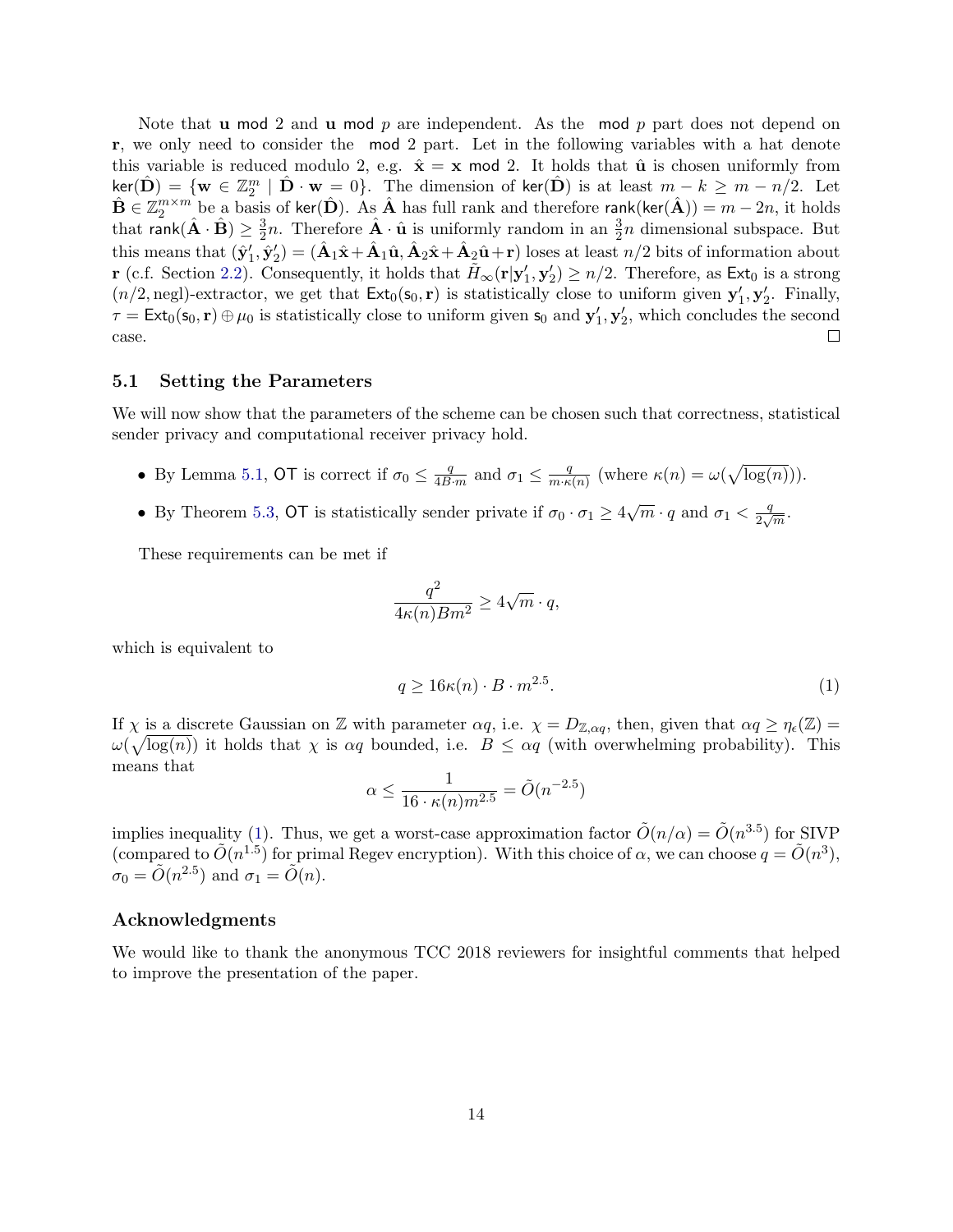# References

- <span id="page-14-1"></span>[AIR01] William Aiello, Yuval Ishai, and Omer Reingold. Priced oblivious transfer: How to sell digital goods. In Birgit Pfitzmann, editor, Advances in Cryptology - EUROCRYPT 2001, International Conference on the Theory and Application of Cryptographic Techniques, Innsbruck, Austria, May 6-10, 2001, Proceeding, volume 2045 of Lecture Notes in Computer Science, pages 119–135. Springer, 2001.
- <span id="page-14-6"></span> $[A]$ t = Miklós Ajtai. Generating hard instances of the short basis problem. In  $ICALP$ , volume 1644 of Lecture Notes in Computer Science, pages 1–9. Springer, 1999.
- <span id="page-14-7"></span>[Ban93] Wojciech Banaszczyk. New bounds in some transference theorems in the geometry of numbers. Mathematische Annalen, 296(1):625–635, 1993.
- <span id="page-14-2"></span>[BGI+17] Saikrishna Badrinarayanan, Sanjam Garg, Yuval Ishai, Amit Sahai, and Akshay Wadia. Two-message witness indistinguishability and secure computation in the plain model from new assumptions. In Tsuyoshi Takagi and Thomas Peyrin, editors, Advances in Cryptology - ASIACRYPT 2017 - 23rd International Conference on the Theory and Applications of Cryptology and Information Security, Hong Kong, China, December 3-7, 2017, Proceedings, Part III, volume 10626 of Lecture Notes in Computer Science, pages 275–303. Springer, 2017.
- <span id="page-14-3"></span>[BGJ+17a] Saikrishna Badrinarayanan, Vipul Goyal, Abhishek Jain, Yael Tauman Kalai, Dakshita Khurana, and Amit Sahai. Promise zero knowledge and its applications to round optimal MPC. IACR Cryptology ePrint Archive, 2017:1088, 2017.
- <span id="page-14-4"></span>[BGJ+17b] Saikrishna Badrinarayanan, Vipul Goyal, Abhishek Jain, Dakshita Khurana, and Amit Sahai. Round optimal concurrent MPC via strong simulation. In Yael Kalai and Leonid Reyzin, editors, Theory of Cryptography - 15th International Conference, TCC 2017, Baltimore, MD, USA, November 12-15, 2017, Proceedings, Part I, volume 10677 of Lecture Notes in Computer Science, pages 743–775. Springer, 2017.
- <span id="page-14-5"></span>[BHP17] Zvika Brakerski, Shai Halevi, and Antigoni Polychroniadou. Four round secure computation without setup. In Yael Kalai and Leonid Reyzin, editors, Theory of Cryptography - 15th International Conference, TCC 2017, Baltimore, MD, USA, November 12-15, 2017, Proceedings, Part I, volume 10677 of Lecture Notes in Computer Science, pages 645–677. Springer, 2017.
- <span id="page-14-8"></span>[BLP+13] Zvika Brakerski, Adeline Langlois, Chris Peikert, Oded Regev, and Damien Stehl´e. Classical hardness of learning with errors. In Dan Boneh, Tim Roughgarden, and Joan Feigenbaum, editors, Symposium on Theory of Computing Conference, STOC'13, Palo Alto, CA, USA, June 1-4, 2013, pages 575–584. ACM, 2013.
- <span id="page-14-0"></span>[BM89] Mihir Bellare and Silvio Micali. Non-interactive oblivious transfer and applications. In Conference on the Theory and Application of Cryptology, pages 547–557. Springer, 1989.
- <span id="page-14-9"></span>[CDLP13] Kai-Min Chung, Daniel Dadush, Feng-Hao Liu, and Chris Peikert. On the lattice smoothing parameter problem. In IEEE Conference on Computational Complexity, pages 230–241. IEEE Computer Society, 2013.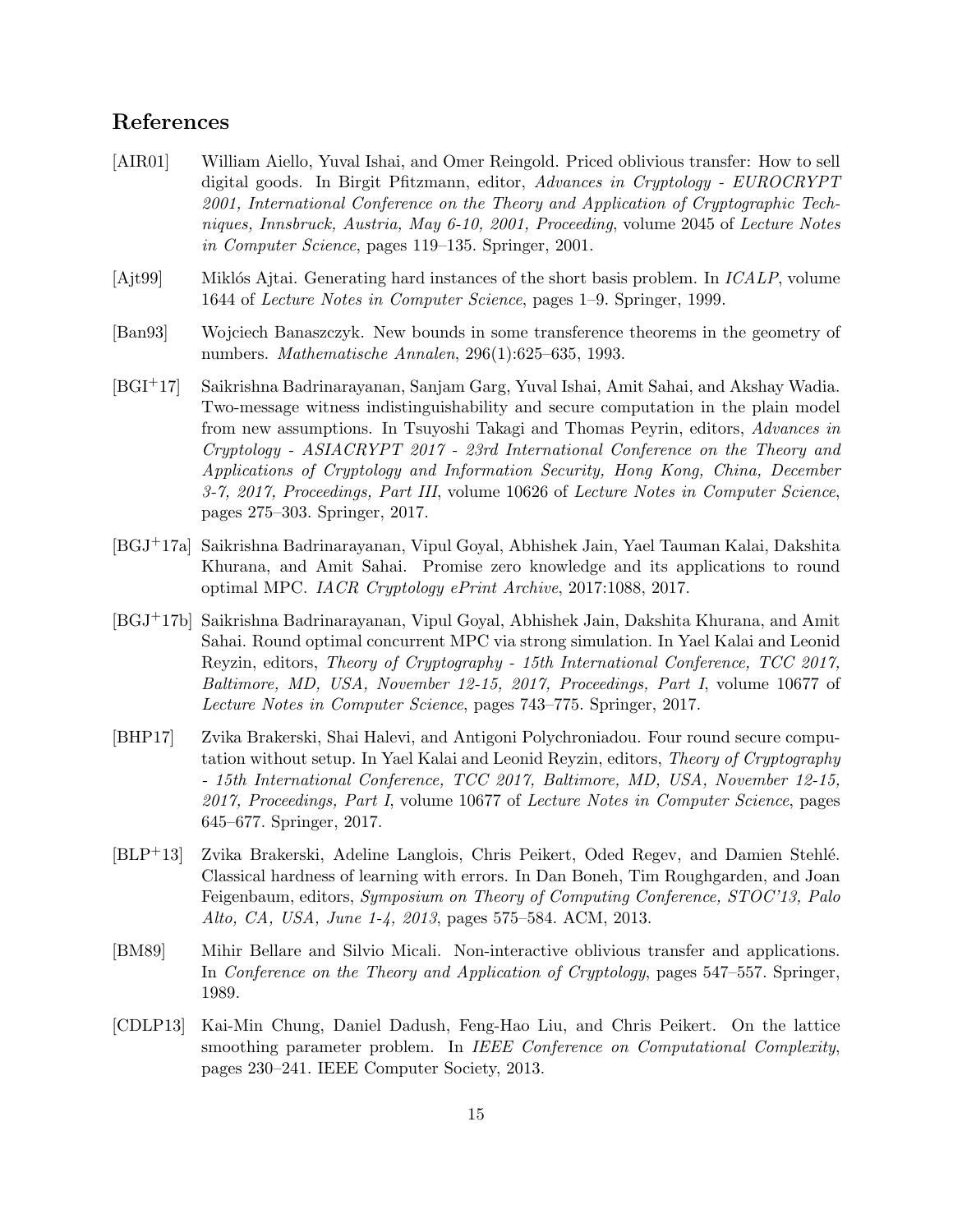- <span id="page-15-10"></span>[DORS08] Yevgeniy Dodis, Rafail Ostrovsky, Leonid Reyzin, and Adam D. Smith. Fuzzy extractors: How to generate strong keys from biometrics and other noisy data. SIAM J. Comput., 38(1):97–139, 2008.
- <span id="page-15-9"></span>[DRS04] Yevgeniy Dodis, Leonid Reyzin, and Adam D. Smith. Fuzzy extractors: How to generate strong keys from biometrics and other noisy data. In EUROCRYPT, volume 3027 of Lecture Notes in Computer Science, pages 523–540. Springer, 2004.
- <span id="page-15-8"></span>[GG98] Oded Goldreich and Shafi Goldwasser. On the limits of non-approximability of lattice problems. In Jeffrey Scott Vitter, editor, Proceedings of the Thirtieth Annual ACM Symposium on the Theory of Computing, Dallas, Texas, USA, May 23-26, 1998, pages 1–9. ACM, 1998.
- <span id="page-15-1"></span>[GKM+00] Yael Gertner, Sampath Kannan, Tal Malkin, Omer Reingold, and Mahesh Viswanathan. The relationship between public key encryption and oblivious transfer. In FOCS, pages 325–335. IEEE Computer Society, 2000.
- <span id="page-15-0"></span>[GMW87] Oded Goldreich, Silvio Micali, and Avi Wigderson. How to play any mental game or A completeness theorem for protocols with honest majority. In Alfred V. Aho, editor, Proceedings of the 19th Annual ACM Symposium on Theory of Computing, 1987, New York, New York, USA, pages 218–229. ACM, 1987.
- <span id="page-15-2"></span>[GO94] Oded Goldreich and Yair Oren. Definitions and properties of zero-knowledge proof systems. Journal of Cryptology, 7(1):1–32, 1994.
- <span id="page-15-6"></span>[HHPV17] Shai Halevi, Carmit Hazay, Antigoni Polychroniadou, and Muthuramakrishnan Venkitasubramaniam. Round-optimal secure multi-party computation. IACR Cryptology ePrint Archive, 2017:1056, 2017.
- <span id="page-15-4"></span>[HK12] Shai Halevi and Yael Tauman Kalai. Smooth projective hashing and two-message oblivious transfer. J. Cryptology,  $25(1):158-193$ ,  $2012$ .
- <span id="page-15-5"></span>[JKKR17] Abhishek Jain, Yael Tauman Kalai, Dakshita Khurana, and Ron Rothblum. Distinguisher-dependent simulation in two rounds and its applications. In Jonathan Katz and Hovav Shacham, editors, Advances in Cryptology - CRYPTO 2017 - 37th Annual International Cryptology Conference, Santa Barbara, CA, USA, August 20-24, 2017, Proceedings, Part II, volume 10402 of Lecture Notes in Computer Science, pages 158–189. Springer, 2017.
- <span id="page-15-3"></span>[Kal05] Yael Tauman Kalai. Smooth projective hashing and two-message oblivious transfer. In Ronald Cramer, editor, Advances in Cryptology - EUROCRYPT 2005, 24th Annual International Conference on the Theory and Applications of Cryptographic Techniques, Aarhus, Denmark, May 22-26, 2005, Proceedings, volume 3494 of Lecture Notes in Computer Science, pages 78–95. Springer, 2005.
- <span id="page-15-7"></span>[Khu17] Dakshita Khurana. Round optimal concurrent non-malleability from polynomial hardness. In Yael Kalai and Leonid Reyzin, editors, Theory of Cryptography - 15th International Conference, TCC 2017, Baltimore, MD, USA, November 12-15, 2017, Proceedings, Part II, volume 10678 of Lecture Notes in Computer Science, pages 139–171. Springer, 2017.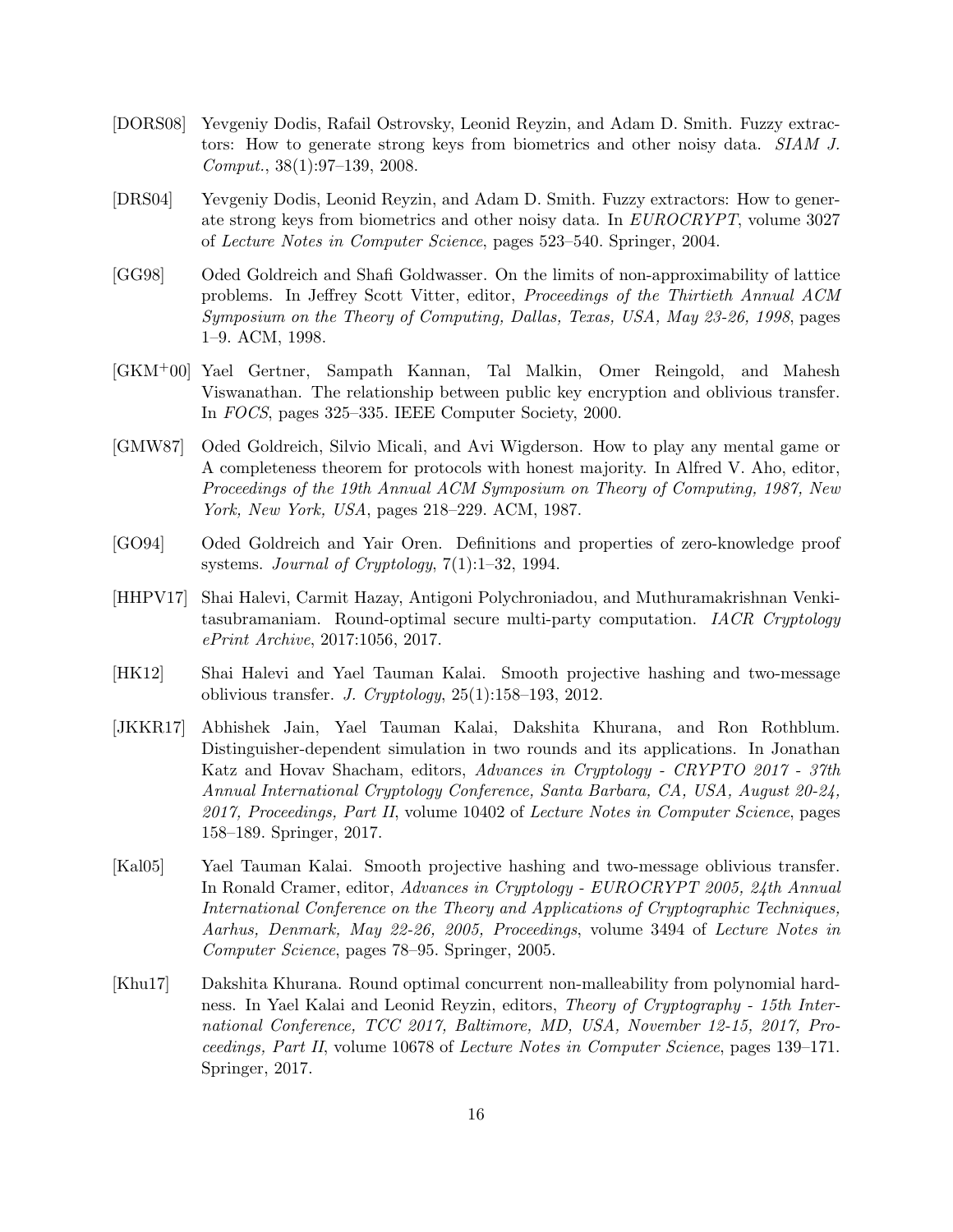- <span id="page-16-2"></span>[KKS18] Yael Tauman Kalai, Dakshita Khurana, and Amit Sahai. Statistical witness indistinguishability (and more) in two messages. In Jesper Buus Nielsen and Vincent Rijmen, editors, Advances in Cryptology - EUROCRYPT 2018 - 37th Annual International Conference on the Theory and Applications of Cryptographic Techniques, Tel Aviv, Israel, April 29 - May 3, 2018 Proceedings, Part III, volume 10822 of Lecture Notes in Computer Science, pages 34–65. Springer, 2018.
- <span id="page-16-3"></span>[KS17] Dakshita Khurana and Amit Sahai. How to achieve non-malleability in one or two rounds. In Chris Umans, editor, 58th IEEE Annual Symposium on Foundations of Computer Science, FOCS 2017, Berkeley, CA, USA, October 15-17, 2017, pages 564– 575. IEEE Computer Society, 2017.
- <span id="page-16-6"></span>[MP12] Daniele Micciancio and Chris Peikert. Trapdoors for lattices: Simpler, tighter, faster, smaller. In EUROCRYPT, volume 7237 of Lecture Notes in Computer Science, pages 700–718. Springer, 2012.
- <span id="page-16-9"></span>[MR07] Daniele Micciancio and Oded Regev. Worst-case to average-case reductions based on gaussian measures. SIAM J. Comput., 37(1):267–302, 2007.
- <span id="page-16-1"></span>[NP01] Moni Naor and Benny Pinkas. Efficient oblivious transfer protocols. In S. Rao Kosaraju, editor, Proceedings of the Twelfth Annual Symposium on Discrete Algorithms, January 7-9, 2001, Washington, DC, USA., pages 448–457. ACM/SIAM, 2001.
- <span id="page-16-4"></span>[OPP14] Rafail Ostrovsky, Anat Paskin-Cherniavsky, and Beni Paskin-Cherniavsky. Maliciously circuit-private FHE. In Juan A. Garay and Rosario Gennaro, editors, Advances in Cryptology - CRYPTO 2014 - 34th Annual Cryptology Conference, Santa Barbara, CA, USA, August 17-21, 2014, Proceedings, Part I, volume 8616 of Lecture Notes in Computer Science, pages 536–553. Springer, 2014.
- <span id="page-16-8"></span>[Pei09] Chris Peikert. Public-key cryptosystems from the worst-case shortest vector problem: extended abstract. In Michael Mitzenmacher, editor, STOC, pages 333–342. ACM, 2009.
- <span id="page-16-7"></span>[PRS17] Chris Peikert, Oded Regev, and Noah Stephens-Davidowitz. Pseudorandomness of ring-lwe for any ring and modulus. In Hamed Hatami, Pierre McKenzie, and Valerie King, editors, Proceedings of the 49th Annual ACM SIGACT Symposium on Theory of Computing, STOC 2017, Montreal, QC, Canada, June 19-23, 2017, pages 461–473. ACM, 2017.
- <span id="page-16-5"></span>[PVW08] Chris Peikert, Vinod Vaikuntanathan, and Brent Waters. A framework for efficient and composable oblivious transfer. In David A. Wagner, editor, Advances in Cryptology - CRYPTO 2008, 28th Annual International Cryptology Conference, Santa Barbara, CA, USA, August 17-21, 2008. Proceedings, volume 5157 of Lecture Notes in Computer Science, pages 554–571. Springer, 2008.
- <span id="page-16-0"></span>Rab81 Michael O. Rabin. How to exchange secrets with oblivious transfer. *Harvard University* Technical Report, 1981.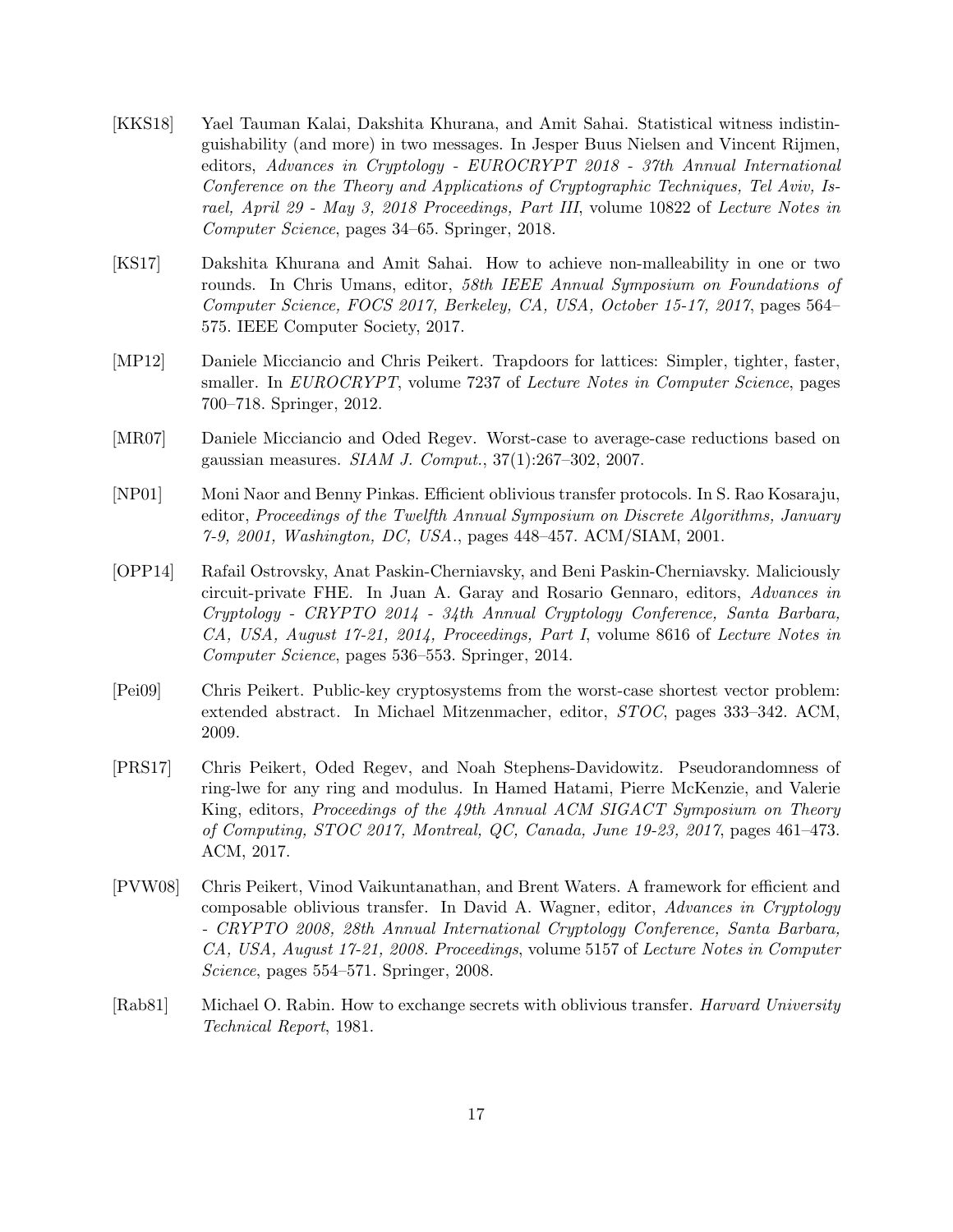<span id="page-17-3"></span><span id="page-17-1"></span>

| [Reg05]              | Oded Regev. On lattices, learning with errors, random linear codes, and cryptography.<br>In Harold N. Gabow and Ronald Fagin, editors, <i>STOC</i> , pages 84–93. ACM, 2005. Full<br>version in $[Reg09]$ . |
|----------------------|-------------------------------------------------------------------------------------------------------------------------------------------------------------------------------------------------------------|
| [Reg09]              | Oded Regev. On lattices, learning with errors, random linear codes, and cryptography.<br>J. ACM, 56(6), 2009.                                                                                               |
| [Ya <sub>0</sub> 86] | Andrew Chi-Chih Yao. How to generate and exchange secrets (extended abstract). In                                                                                                                           |

# <span id="page-17-2"></span><span id="page-17-0"></span>A Appendix

In this Section we will provide the proof for Lemma [4.1.](#page-8-1) We will first provide some additional preliminaries.

### A.1 Additional Preliminaries

FOCS, pages 162–167, 1986.

Fourier Transforms We now recall a few basic facts about Fourier-transforms on lattices. Let  $f : \mathbb{R}^m \to \mathbb{C}$  and  $\Lambda$  be a lattice, if it exists, we will write  $f(\Lambda) := \sum_{\mathbf{x} \in \Lambda} f(\mathbf{x})$ . For a nice enough<sup>[4](#page-17-4)</sup> function  $f : \mathbb{R}^m \to \mathbb{C}$ , we define the continuous Fourier-transform  $\hat{f} : \mathbb{R}^m \to \mathbb{C}$  by  $\hat{f}(\omega) =$  $\int_{\mathbf{x}\in\mathbb{R}^m} f(x) \cdot e^{-2\pi i \cdot \langle \boldsymbol{\omega}, \mathbf{x} \rangle} d\mathbf{x}$ . The Poisson summation formula states that  $f(\Lambda) = \det(\Lambda^*) \cdot \hat{f}(\Lambda^*)$ . The Fourier-transform of the Gaussian function  $\rho_{\sigma}(\mathbf{x})$  is  $\sigma^m \cdot \rho_{1/\sigma}(\omega)$ . Consequently, we get by the Poisson summation formula that

$$
\rho_{\sigma}(\Lambda) = \sigma^m \cdot \det(\Lambda^*) \cdot \rho_{1/\sigma}(\Lambda^*).
$$

Fix a full-rank lattice  $\Lambda_0 \subseteq \mathbb{R}^m$  and assume henceforth that  $\Lambda \subseteq \Lambda_0$ . We say a function  $f: \Lambda_0 \to \mathbb{C}$  is A-periodic if it holds for all  $\mathbf{x} \in \Lambda_0$  and all  $\mathbf{z} \in \Lambda$  that  $f(\mathbf{x} + \mathbf{z}) = f(\mathbf{x})$ . Now let  $f: \Lambda_0 \to \mathbb{C}$  be a  $\Lambda$ -periodic function. We define the discrete Fourier transform  $\hat{f}: \Lambda^* \to \mathbb{C}$  of f by

$$
\hat{f}(\boldsymbol{\omega}) = \sum_{\mathbf{x} \in \mathcal{P}(\Lambda) \cap \Lambda_0} f(\mathbf{x}) \cdot e^{-2\pi i \langle \mathbf{x}, \boldsymbol{\omega} \rangle}.
$$

Here,  $\mathcal{P}(\Lambda) \cap \Lambda_0$  can be replaced by any system of representatives for the quotient group  $\Lambda_0/\Lambda$ . Using Fourier-inversion, we can express  $f$  as

$$
f(\mathbf{x}) = \frac{\det \Lambda_0}{\det \Lambda} \cdot \sum_{\omega \in \mathcal{P}(\Lambda_0^*) \cap \Lambda^*} \hat{f}(\omega) \cdot e^{2\pi i \langle \omega, \mathbf{x} \rangle}.
$$

Note that  $\hat{f}$  is  $\Lambda_0^*$  periodic.

Let x and y be random variables defined on  $\Lambda_0/\Lambda$ . Let the probability-mass function of the distribution of x be given by a  $\Lambda$ -periodic function  $X : \Lambda_0 \to \mathbb{R}$ , and let the probability-mass function of y be given by a  $\Lambda$ -periodic function  $Y : \Lambda_0 \to \mathbb{R}$ . Finally, let  $Z : \Lambda_0 \to \mathbb{R}$  be the probability mass function of  $x + y$ . The convolution theorem states that it holds that

$$
\hat{Z}(\boldsymbol{\omega}) = \hat{X}(\boldsymbol{\omega}) \cdot \hat{Y}(\boldsymbol{\omega}),
$$

<span id="page-17-4"></span><sup>&</sup>lt;sup>4</sup>where *nice enough* means that  $\int_{\mathbf{x}\in\mathbb{R}^m} |f(\mathbf{x})|d\mathbf{x}$  is finite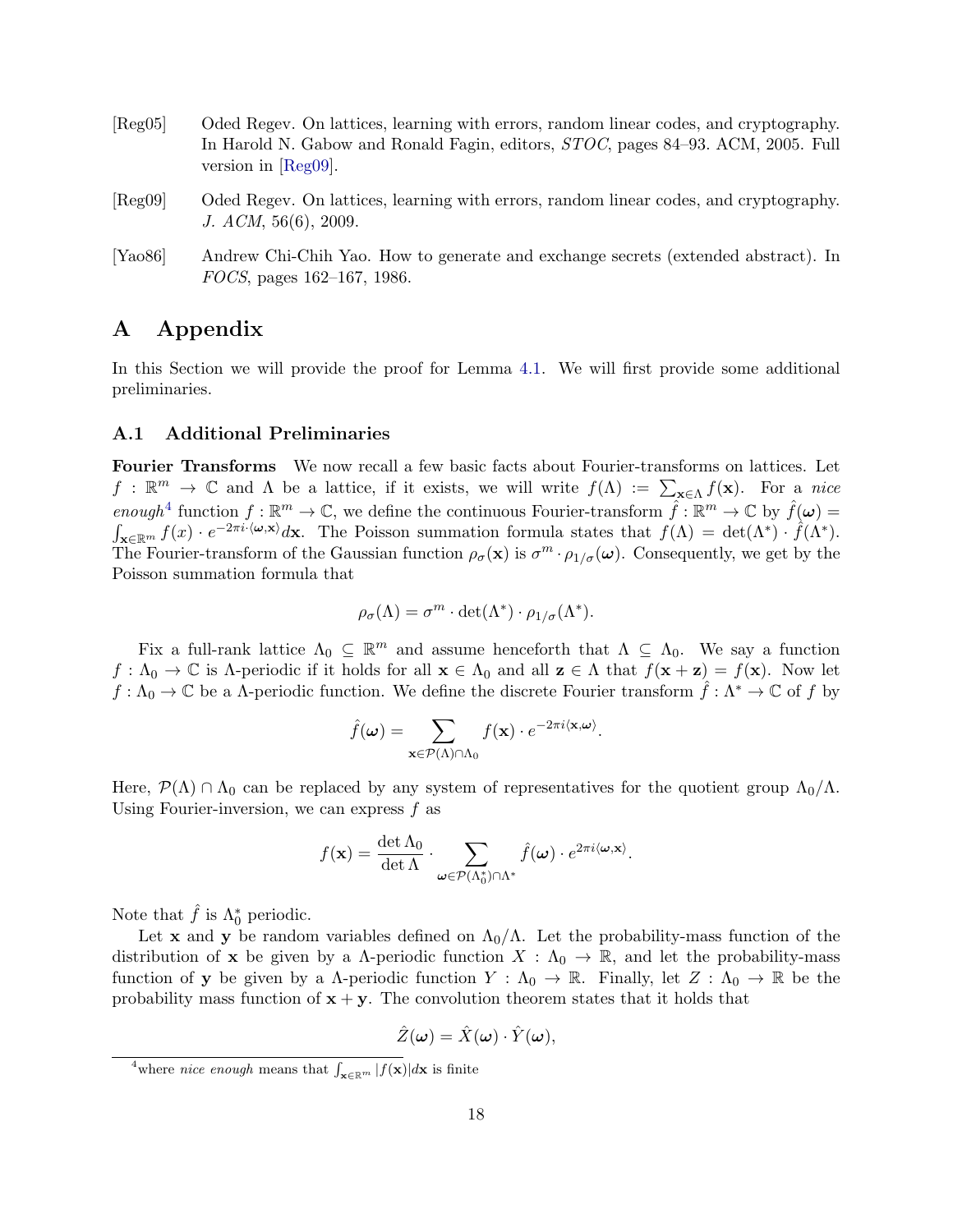for all  $\boldsymbol{\omega} \in \Lambda^*$ .

If x is distributed according to a discrete Gaussian  $D_{\Lambda_0,\sigma}$  and  $\Lambda \subseteq \Lambda_0$ , then x mod  $\Lambda$  has the probability-mass function of a periodic gaussian given by

$$
\psi_{\sigma}(\mathbf{x}') = \Pr[\mathbf{x} = \mathbf{x}'] = \frac{1}{\rho_{\sigma}(\Lambda_0)} \cdot \sum_{\mathbf{z} \in \Lambda} \rho_{\sigma}(\mathbf{x}' + \mathbf{z})
$$

and it holds that

$$
\widehat{\psi_{\sigma}}(\boldsymbol{\omega}) = \frac{1}{\det(\Lambda_0^*) \cdot \rho_{1/\sigma}(\Lambda_0^*)} \cdot \sum_{\boldsymbol{\xi} \in \Lambda_0^*} \rho_{1/\sigma}(\boldsymbol{\omega} + \boldsymbol{\xi})
$$

for  $\boldsymbol{\omega} \in \Lambda^*$ .

We define the Dirac-function  $\delta : \Lambda_0 \to \mathbb{R}$  as  $\delta(0) = 1$  and  $\delta(\mathbf{x}) = 0$  for  $\mathbf{x} \neq 0$ . If  $\Lambda \subseteq \Lambda_1 \subset \Lambda_0$ and **u** is distributed uniformly random on  $\mathcal{P}(\Lambda) \cap \Lambda_1$ , then **u** has the probability-mass function

$$
U(\mathbf{x}) = \frac{\det \Lambda_1}{\det \Lambda} \sum_{\mathbf{y} \in \Lambda_1} \delta(\mathbf{x} + \mathbf{y})
$$

and the Fourier-transform

$$
\hat{U}(\boldsymbol{\omega}) = \sum_{\boldsymbol{\xi} \in \Lambda_1^*} \delta(\boldsymbol{\omega} + \boldsymbol{\xi}).
$$

### A.2 Proof of the Partial Smoothing Lemma

**Lemma A.1.** Let  $\sigma > 0$  and let  $\Lambda \subseteq \Lambda_0 \subseteq \mathbb{R}^n$  be full-rank lattices where  $\det(\Lambda_0) = 1$ . Furthermore, let  $\gamma > 0$ . Define  $\Lambda_1 = \{ \mathbf{z} \in \Lambda_0 \mid \forall \mathbf{y} \in \Lambda^* \cap \gamma \mathcal{B} : \langle \mathbf{y}, \mathbf{z} \rangle \in \mathbb{Z} \}$ . Given that  $\rho_{1/\sigma}(\Lambda^* \setminus \gamma \mathcal{B}) \leq \epsilon$ , it holds that

**y** mod  $\Lambda \approx_{\epsilon} (\mathbf{v} + \mathbf{u})$  mod  $\Lambda$ ,

where  $y \stackrel{\$}{\leftarrow} D_{\Lambda_0, \sigma}$  and  $u \stackrel{\$}{\leftarrow} \mathcal{P}(\Lambda) \cap \Lambda_1$ .

*Proof.* First notice that  $\Lambda \subseteq \Lambda_1 \subseteq \Lambda_0$  and  $\Lambda^* \cap \gamma \mathcal{B} \subseteq \Lambda_1^*$ . The probability-mass function of **y** is given by

$$
Y(\mathbf{x}) = \frac{1}{\rho_{\sigma}(\Lambda_0)} \sum_{\mathbf{z} \in \Lambda} \rho_{\sigma}(\mathbf{x} + \mathbf{z})
$$

for  $\mathbf{x} \in \mathcal{P}(\Lambda) \cap \Lambda_0$ . The Fourier-transform of Y is

$$
\hat{Y}(\omega) = \frac{1}{\det(\Lambda_0^*) \cdot \rho_{1/\sigma}(\Lambda_0^*)} \cdot \sum_{\xi \in \Lambda_0^*} \rho_{1/\sigma}(\omega + \xi) = \frac{1}{\rho_{1/\sigma}(\Lambda_0^*)} \cdot \sum_{\xi \in \Lambda_0^*} \rho_{1/\sigma}(\omega + \xi)
$$

for  $\omega \in \mathcal{P}(\Lambda_0^*) \cap \Lambda^*$ .

The probability-mass function of u is

$$
U(\mathbf{x}) = \frac{\det \Lambda_1}{\det \Lambda} \sum_{\mathbf{y} \in \Lambda_1} \delta(\mathbf{x} + \mathbf{y})
$$

for  $\mathbf{x} \in \mathcal{P}(\Lambda) \cap \Lambda_0$ .